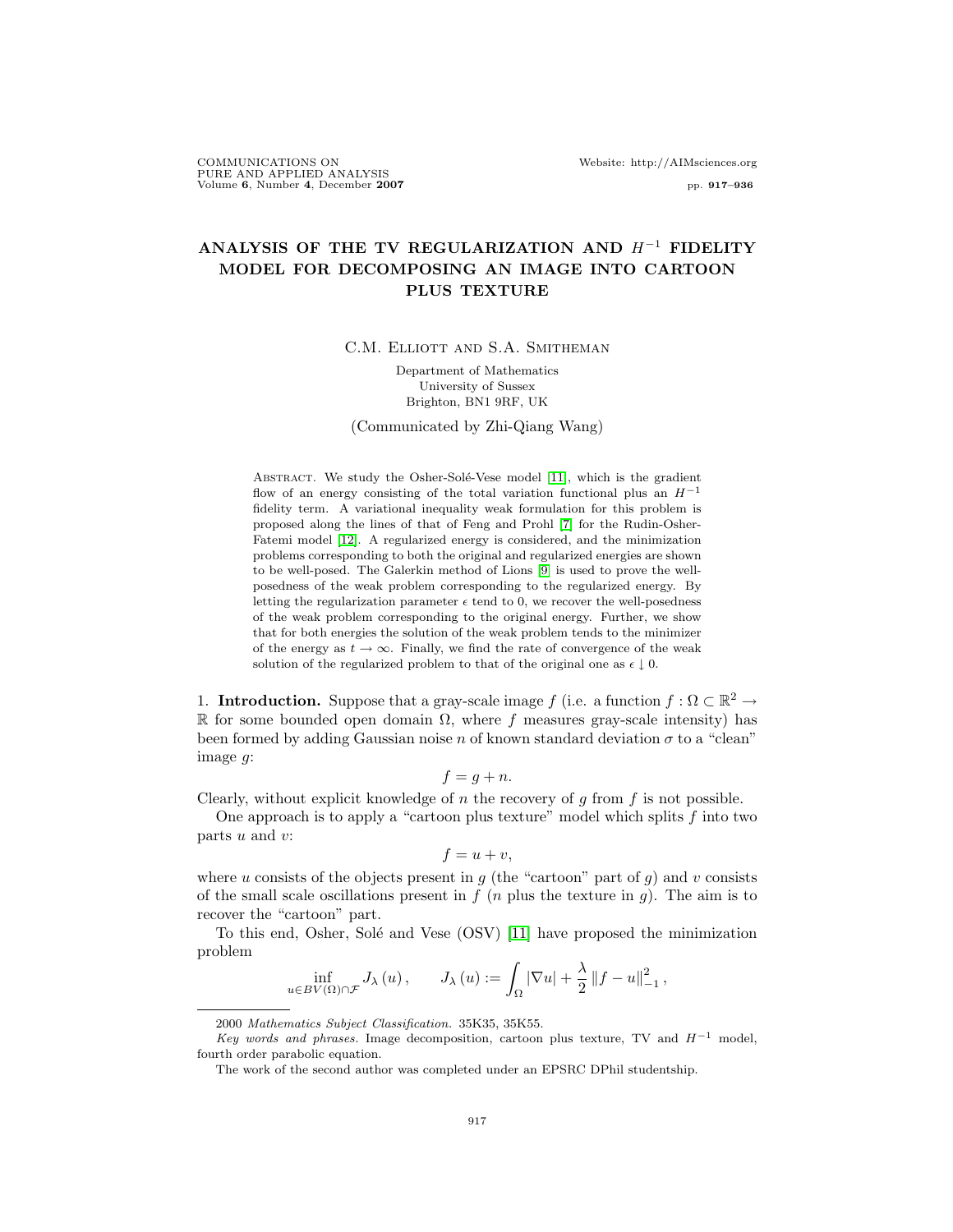where the BV semi-norm  $\int_{\Omega} |\nabla u|$  is a regularising term to remove the texture,  $\lambda > 0$ is a weighting parameter and the  $H^{-1}$  norm  $||f - u||_{-1}$  is a fidelity term. Here

$$
\int_{\Omega} |\nabla u| := \sup_{v \in X} \int_{\Omega} u \nabla \cdot v dx,
$$

with

$$
X := \left\{ v = (v_1, \dots, v_d) \in \left[ C_0^1(\Omega) \right]^d : ||v_i||_{L^{\infty}(\Omega)} \leq 1 \ \forall i = 1, \dots, d \right\}.
$$

The following function spaces are used:

$$
\mathcal{V} := \left\{ \eta \in H^{1}(\Omega) : (\eta, 1) = 0 \right\}, \qquad \mathcal{F} := \left\{ \eta \in \left( H^{1}(\Omega) \right)' : \langle \eta, 1 \rangle = 0 \right\},\
$$

where  $\langle \cdot, \cdot \rangle$  denotes the duality pairing between  $(H^1(\Omega))'$  and  $H^1(\Omega)$  such that

$$
\langle \eta, \xi \rangle = \int_{\Omega} \eta \, \xi \, dx \quad \forall \eta \in L^{\frac{6}{5}}(\Omega) , \xi \in H^{1}(\Omega) , \quad d = 2, 3,
$$

the right-hand side being well-defined due to the continuous embedding  $H^1(\Omega) \hookrightarrow$  $L^{6}(\Omega)$  for  $d = 2, 3$ .

By  $\mathcal{G}: \mathcal{F} \to \mathcal{V}$  is denoted (minus) the inverse Laplacian operator under Neumann boundary conditions:

$$
(\nabla \mathcal{G} \eta, \nabla \xi) = \langle \eta, \xi \rangle \quad \forall \xi \in H^1(\Omega),
$$

and  $\mathcal F$  is equipped with the norm

<span id="page-1-2"></span><span id="page-1-1"></span>
$$
\|\eta\|_{-1}:=\|\nabla {\mathcal G} \eta\|\quad \forall \eta\in {\mathcal F}.
$$

We denote by  $\|\cdot\|$  and  $(\cdot, \cdot)$  the usual norm and inner product on  $L^2(\Omega)$ .

The Euler-Lagrange equation for formally minimizing  $J_{\lambda}(\cdot)$  is equivalent to

<span id="page-1-0"></span>
$$
0 = -\nabla \cdot \left(\frac{\nabla u}{|\nabla u|}\right) + \lambda \mathcal{G}\left(u - f\right) \text{ in } \Omega, \qquad \frac{\partial u}{\partial \nu} = 0 \quad \text{on} \quad \partial \Omega. \tag{1}
$$

Observe that a solution  $u$  of equation [\(1\)](#page-1-0) is a steady state of the evolutionary equations

$$
u_t = \nabla \cdot \left(\frac{\nabla u}{|\nabla u|}\right) - \lambda \mathcal{G}\left(u - f\right) \text{ in } \Omega, \qquad \frac{\partial u}{\partial \nu} = 0 \text{ on } \partial \Omega; \tag{2}
$$

$$
\mathcal{G}u_t = \nabla \cdot \left(\frac{\nabla u}{|\nabla u|}\right) - \lambda \mathcal{G}\left(u - f\right) \text{ in } \Omega, \quad \frac{\partial u}{\partial \nu} = \frac{\partial}{\partial \nu} \left(\nabla \cdot \left(\frac{\nabla u}{|\nabla u|}\right)\right) = 0 \text{ on } \partial \Omega. \tag{3}
$$

Equations [\(2\)](#page-1-1) and [\(3\)](#page-1-2) may be viewed as the  $L^2$  and  $H^{-1}$  gradient flows for  $J_\lambda(\cdot)$ :

$$
(2): \frac{d}{dt} J_{\lambda}(u(t)) = \left(\frac{\nabla u(t)}{|\nabla u(t)|}, \nabla u'(t)\right) + \lambda \left(\mathcal{G}\left[u\left(t\right) - f\right], u'(t)\right) = -\left\|u'(t)\right\|^2 \le 0,
$$
  

$$
(3): \frac{d}{dt} J_{\lambda}(u(t)) = \left(\frac{\nabla u(t)}{|\nabla u(t)|}, \nabla u'(t)\right) + \lambda \left(\mathcal{G}\left[u\left(t\right) - f\right], u'(t)\right) = -\left\|u'(t)\right\|_{-1}^2 \le 0.
$$

However, note that these are formal calculations because  $\frac{\nabla u}{|\nabla u|}$  is not defined when  $\nabla u = 0.$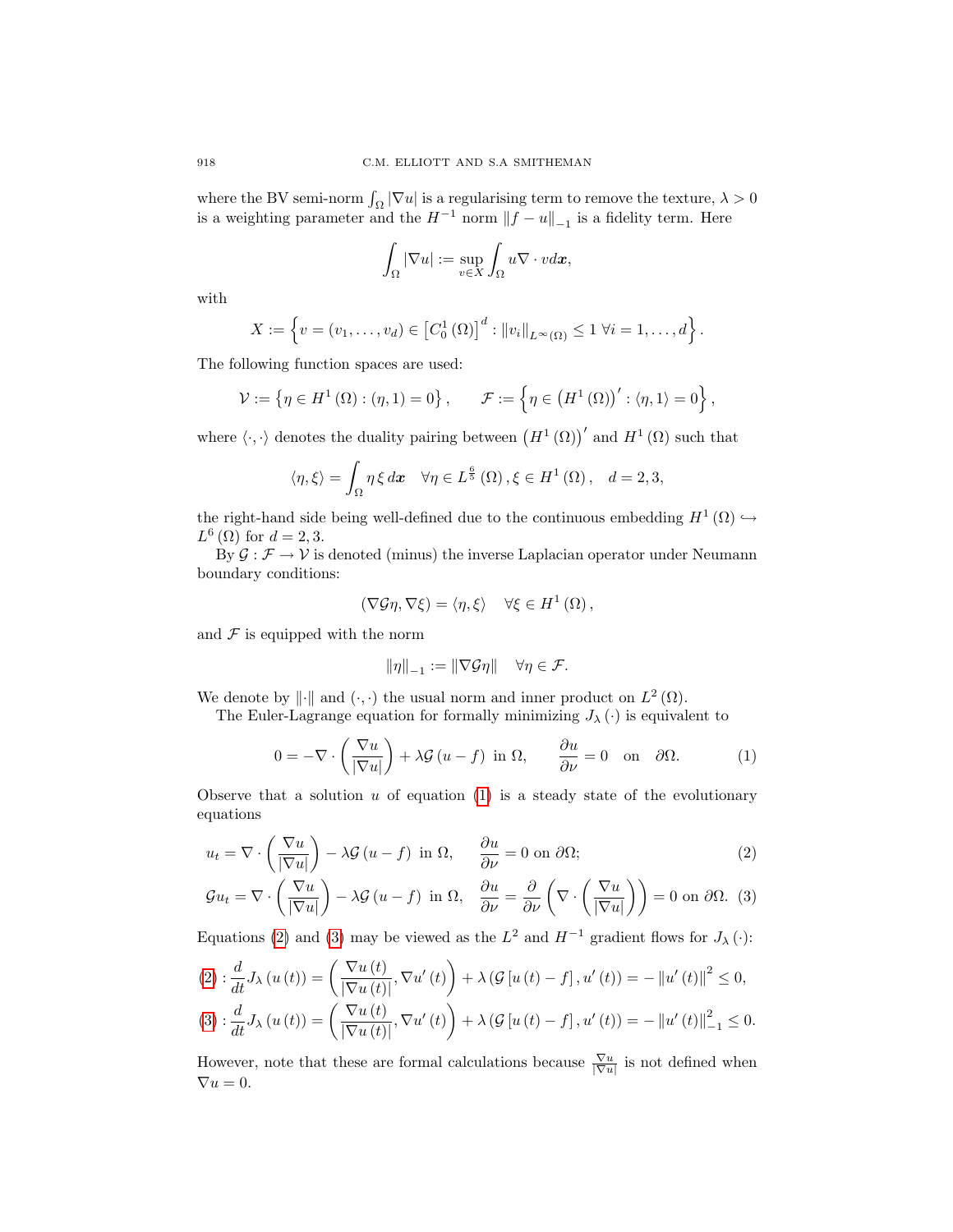Instead of solving the fourth order equation [\(3\)](#page-1-2) directly, we introduce a splitting into two coupled second order equations (c.f. [\[4\]](#page-18-0)):

<span id="page-2-0"></span>
$$
\mathcal{G}u_t = -w - \lambda \mathcal{G}\left(u - f\right) \quad \text{in} \quad \Omega,\tag{4}
$$

$$
w = -\nabla \cdot \left(\frac{\nabla u}{|\nabla u|}\right) \qquad \text{in} \quad \Omega,
$$
 (5)

<span id="page-2-2"></span><span id="page-2-1"></span>
$$
\frac{\partial u}{\partial \nu} = \frac{\partial w}{\partial \nu} = 0 \qquad \text{on} \quad \partial \Omega; \tag{6}
$$

**Lemma 1.1.** The equations  $(4)$ ,  $(5)$ ,  $(6)$  are equivalent to the OSV partial differential equation (PDE)  $(11)$ :

<span id="page-2-3"></span>
$$
u_t = \triangle w - \lambda (u - f) \quad in \quad \Omega,
$$
\n<sup>(7)</sup>

$$
w = -\nabla \cdot \left(\frac{\nabla u}{|\nabla u|}\right) \qquad in \quad \Omega,
$$
\n(8)

<span id="page-2-8"></span><span id="page-2-7"></span><span id="page-2-6"></span><span id="page-2-5"></span><span id="page-2-4"></span>
$$
\frac{\partial u}{\partial \nu} = \frac{\partial w}{\partial \nu} = 0 \qquad on \quad \partial \Omega. \tag{9}
$$

*Proof.* The two problems  $(4)$ ,  $(5)$ ,  $(6)$  and  $(7)$ ,  $(8)$ ,  $(9)$  have, respectively, the formal variational formulations: for a.e.  $t \in (0, T]$ ,

$$
(\mathcal{G}u'(t), \eta) + \left(\frac{\nabla u(t)}{|\nabla u(t)|}, \nabla \eta\right) = -\lambda \left(\mathcal{G}\left[u\left(t\right) - f\right], \eta\right) \qquad \forall \eta \in H^1\left(\Omega\right),\tag{10}
$$

and

$$
\langle u'(t), \eta \rangle + (\nabla w(t), \nabla \eta) = -\lambda \left( u(t), \eta \right) + \lambda \langle f, \eta \rangle \qquad \forall \eta \in H^1(\Omega), \qquad (11)
$$

$$
(w(t), \eta) = \left(\frac{\nabla u(t)}{|\nabla u(t)|}, \nabla \eta\right) \qquad \forall \eta \in H^{1}(\Omega). \qquad (12)
$$

Defining  $w(t) = -\mathcal{G}u'(t) - \lambda \mathcal{G}[u(t) - f]$  in equation [\(10\)](#page-2-6) gives equation [\(12\)](#page-2-7) and that

$$
(\nabla w(t), \nabla \eta) = -(\nabla \mathcal{G}u'(t), \nabla \eta) - \lambda (\nabla \mathcal{G} [u(t) - f], \nabla \eta)
$$
  
= -\langle u'(t), \eta \rangle - \lambda (u(t), \eta) + \lambda \langle f, \eta \rangle,

and hence equation [\(11\)](#page-2-8) holds.

Assuming that  $f, u(0) \in \mathcal{F}$ , letting  $\eta = 1$  in equation [\(11\)](#page-2-8) gives that  $u(t), u'(t) \in$ F, and hence equation [\(11\)](#page-2-8) gives that for a.e.  $t \in (0, T]$ ,

$$
(\nabla \mathcal{G} u'(t), \nabla \eta) + (\nabla w(t), \nabla \eta) = -\lambda (\nabla \mathcal{G} [u(t) - f], \nabla \eta) \quad \forall \eta \in H^1(\Omega).
$$

It follows that  $w(t) = -\mathcal{G}u'(t) - \lambda \mathcal{G}[u(t) - f]$ . Substituting this into equation [\(12\)](#page-2-7)  $\Box$ gives equation [\(10\)](#page-2-6).

Since  $\frac{\nabla u}{|\nabla u|}$  is not defined when  $\nabla u = 0$ , we introduce standrad (e.g. Nashed-Scherzer [\[10\]](#page-19-4)) regularized version  $J_{\lambda,\epsilon}(\cdot)$  of the energy functional  $J_{\lambda}(\cdot)$ :

$$
J_{\lambda,\epsilon}(u) := \int_{\Omega} |\nabla u|_{\epsilon} d\mathbf{x} + \frac{\lambda}{2} ||f - u||_{-1}^{2},
$$

where  $\epsilon > 0$  is a small regularization parameter and

$$
|\mathbf{p}|_{\epsilon} := \sqrt{|\mathbf{p}|^2 + \epsilon^2} = \sqrt{p_1^2 + \ldots + p_n^2 + \epsilon^2}
$$
 for  $\mathbf{p} = (p_1, \ldots, p_n) \in \mathbb{R}^d$ .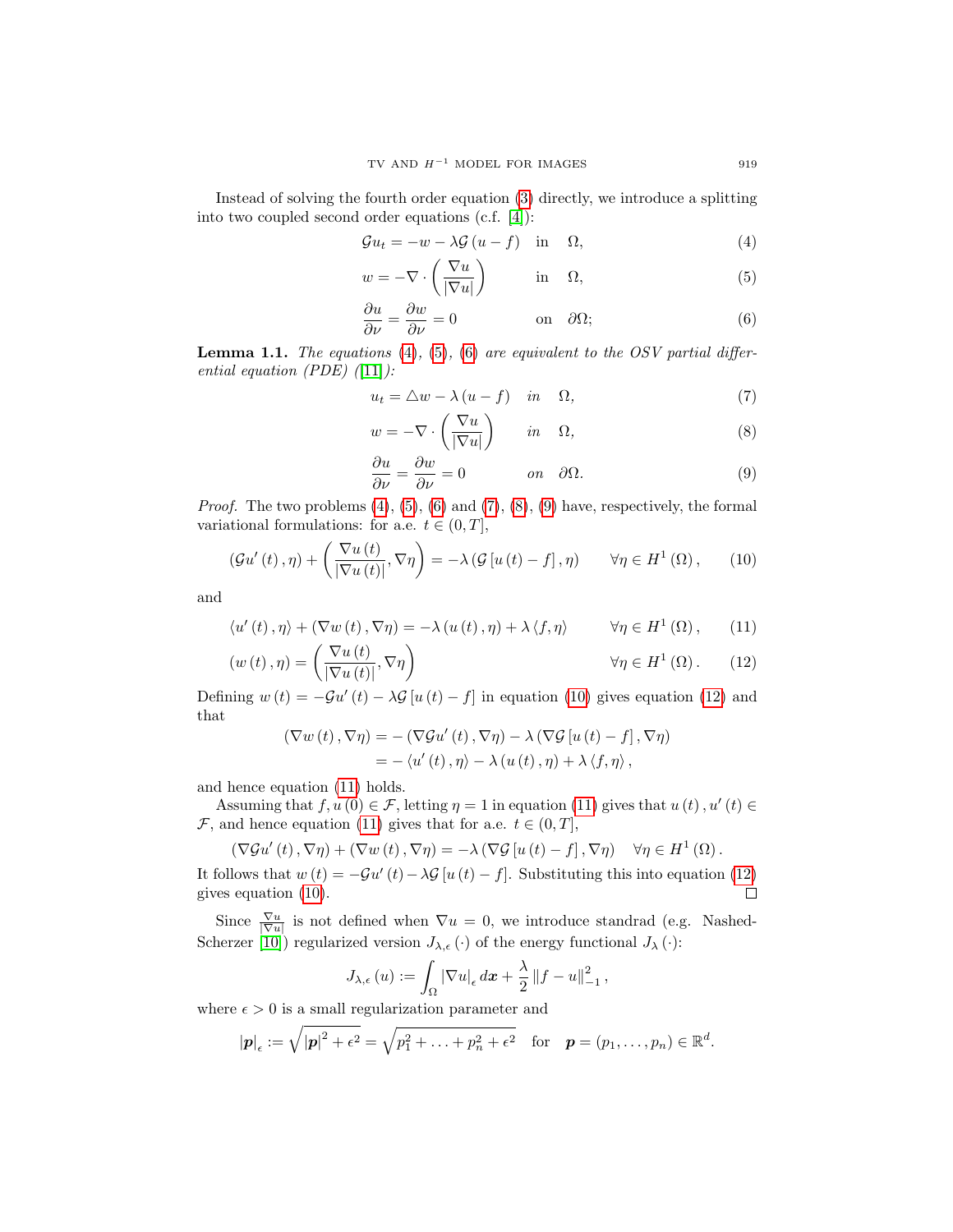It is convenient to note the following elementary algebraic inequality:

## <span id="page-3-2"></span>**Lemma 1.2.** For  $\epsilon > 0$ ,

<span id="page-3-0"></span>
$$
-|p-q| \leq \frac{(p-q)\cdot q}{|q|_{\epsilon}} \leq |p|_{\epsilon} - |q|_{\epsilon} \leq \frac{(p-q)\cdot p}{|p|_{\epsilon}} \leq |p-q| \quad \forall p,q \in \mathbb{R}^{d}.\tag{13}
$$

Proof. The first and second inequalities follow from the fourth and third ones on interchanging the rôles of  $p$  and  $q$ . Using

$$
|\boldsymbol{p}|^{2} - |\boldsymbol{p}| |\boldsymbol{q}| - (|\boldsymbol{p}|_{\epsilon} - |\boldsymbol{q}|_{\epsilon}) |\boldsymbol{p}|_{\epsilon}
$$
  
=  $\sqrt{|\boldsymbol{p}|^{2} |\boldsymbol{q}|^{2} + \epsilon^{2} (|\boldsymbol{p}|^{2} + |\boldsymbol{q}|^{2}) + \epsilon^{4}} - \sqrt{|\boldsymbol{p}|^{2} |\boldsymbol{q}|^{2} + 2\epsilon^{2} |\boldsymbol{p}| |\boldsymbol{q}| + \epsilon^{4}}$ 

and the inequality  $\epsilon^2 (|\mathbf{p}|^2 + |\mathbf{q}|^2) \geq 2\epsilon^2 |\mathbf{p}| |\mathbf{q}|$  gives the third inequality. The fourth inequality follows from using the inequality  $\left|\cdot\right| \leq \left|\cdot\right|_{\epsilon}$ .

The inequalities [\(13\)](#page-3-0) are a natural extension of the trivial inequalities

<span id="page-3-1"></span>
$$
-|p-q| \leq \frac{(p-q)\cdot q}{|q|} \leq |p|-|q| \leq \frac{(p-q)\cdot p}{|p|} \leq |p-q| \quad \forall p,q \in \mathbb{R}^d. \tag{14}
$$

We will make use of the Poincaré inequality

$$
\|\eta\| \le C_P \left( |(\eta, 1)| + \|\nabla \eta\| \right) \quad \forall \eta \in H^1(\Omega). \tag{15}
$$

It is easy to show that  $\|\cdot\|_{-1}$  and  $\|\cdot\|_{(H^1(\Omega))'}$  are equivalent norms on F with

$$
\frac{1}{C_P + 1} \|\eta\|_{-1} \le \|\eta\|_{(H^1(\Omega))'} \le \|\eta\|_{-1} \quad \forall \eta \in \mathcal{F},\tag{16}
$$

and

<span id="page-3-5"></span>
$$
\|\eta\|_{-1} \le C_P \|\eta\| \quad \forall \eta \in \mathcal{F} \cap L^2(\Omega), \tag{17}
$$

and that for  $d = 2, 3$ , there exists  $C \equiv C(\Omega)$  such that

<span id="page-3-4"></span>
$$
\|\eta\|_{-1} \le C \|\eta\|_{\frac{6}{5}} \quad \forall \eta \in \mathcal{F} \cap L^{\frac{6}{5}}(\Omega). \tag{18}
$$

The Poincaré-Wirtinger inequality  $([2], p. 148)$  $([2], p. 148)$  $([2], p. 148)$ 

$$
\left\|u - \frac{1}{|\Omega|} \int_{\Omega} u dx\right\|_{1} \leq C \int_{\Omega} |\nabla u| \quad \forall u \in BV(\Omega),
$$

with  $C \equiv C(\Omega)$ , gives that

<span id="page-3-3"></span>
$$
||u||_{BV(\Omega)} \le (C+1) \int_{\Omega} |\nabla u| \quad \forall u \in BV(\Omega) \cap \mathcal{F}.
$$
 (19)

It is easy to see that

<span id="page-3-6"></span>**Lemma 1.3.** For  $v \in L^2(0,T;\mathcal{F})$ , the map  $F_v: L^2(0,T;\mathcal{F}) \to \mathbb{R}$  defined by

$$
F_v(\eta) = \int_0^T \langle v(t), \mathcal{G}\eta(t) \rangle dt \quad \forall \eta \in L^2(0, T; \mathcal{F})
$$

satisfies  $F_v \in (L^2(0,T;\mathcal{F}))'$ .

This paper is organized as follows. In Section [2,](#page-4-0) the initial boundary value problems for the  $H^{-1}$  gradient flows for  $J_\lambda(\cdot)$  and  $J_{\lambda,\epsilon}(\cdot)$  are formulated. A notion of weak solution is introduced for each problem. In Section [3,](#page-5-0) the minimization problems for the two energies are shown to be well-posed. Well-posedness of the weak formulations is established in Section [4.](#page-7-0) The convergence of the weak solution of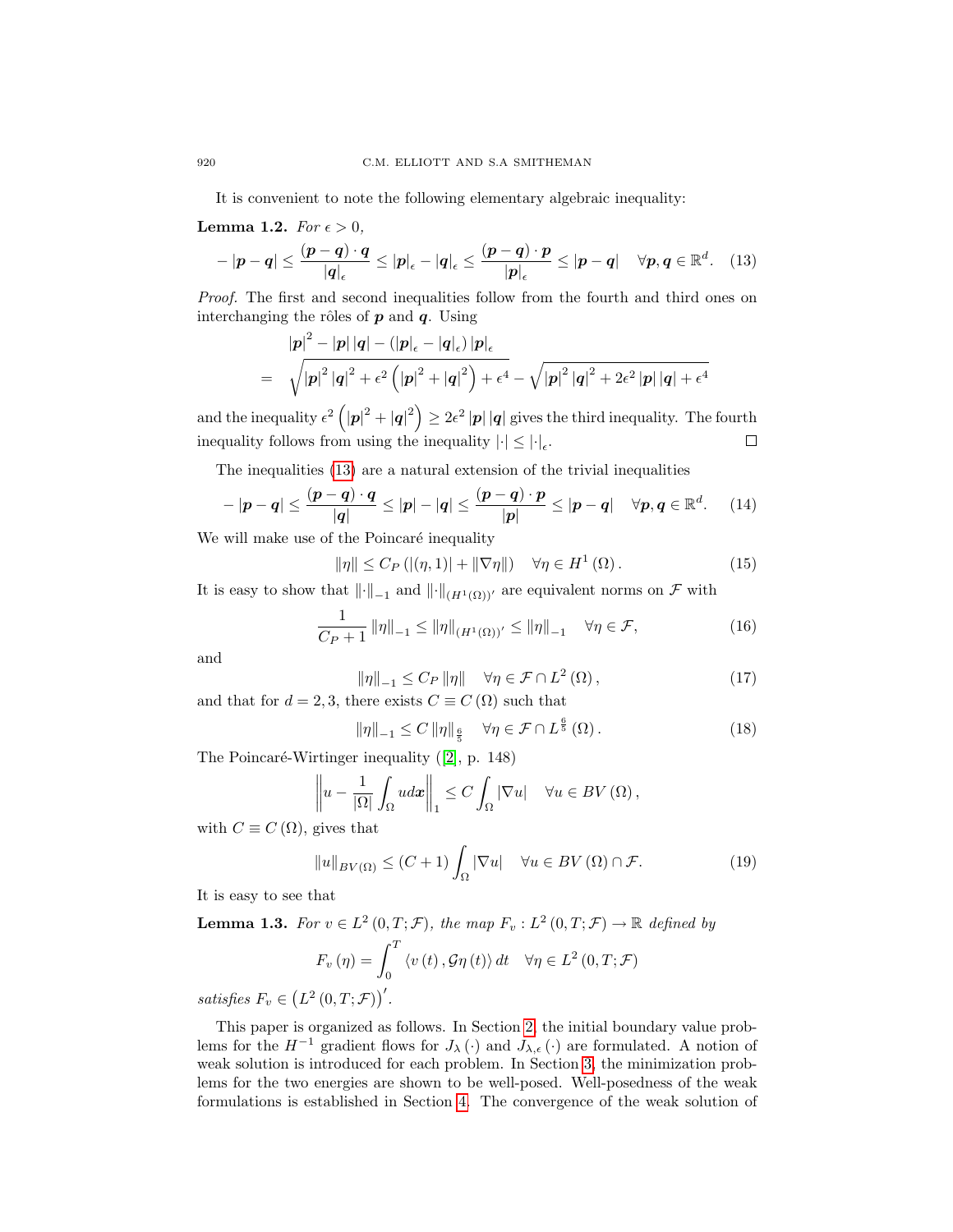each problem to the minimizer of the corresponding energy as  $t \to \infty$  is established in Section [5.](#page-16-0) In Section [6,](#page-18-2) a rate of convergence of the sequence of weak solutions of the  $H^{-1}$  gradient flow for  $J_{\lambda,\epsilon}(\cdot)$  to the weak solution of the  $H^{-1}$  gradient flow for  $J_{\lambda}(\cdot)$  as the regularization parameter  $\epsilon \downarrow 0$  is established.

Our approach is similar to that of Feng, van Oehsen and Prohl in [\[6\]](#page-18-3) and Feng and Prohl [\[7\]](#page-19-1) for the second order Rudin-Osher-Fatemi model [\[12\]](#page-19-2). However, we use the Faedo-Galerkin method of Lions [\[9\]](#page-19-3) to prove the existence of a weak solution for  $\epsilon > 0$  in place of the maximal monotone operator approach of Feng and Prohl. See also [\[5\]](#page-18-4) for a related Cahn-Hilliard model.

## <span id="page-4-0"></span>2. Mathematical formulations of initial boundary value problems, definitions of weak solutions. The problems considered are the OSV initial boundary value problem and the analogous problem for  $J_{\lambda,\epsilon}(\cdot)$  ( $\epsilon > 0$ ), denoted by (P<sup> $\epsilon$ </sup>):

(P) given  $T > 0$ , find  $u(\boldsymbol{x}, t)$ ,  $w(\boldsymbol{x}, t) : \Omega_T := \Omega \times (0, T] \to \mathbb{R}$  such that

<span id="page-4-1"></span>
$$
u_t(\boldsymbol{x},t) - \triangle w(\boldsymbol{x},t) = -\lambda (u(\boldsymbol{x},t) - f(\boldsymbol{x})) \qquad \forall (\boldsymbol{x},t) \in \Omega_T, \qquad (20)
$$

$$
w(\boldsymbol{x},t) = -\nabla \cdot \left(\frac{\nabla u(\boldsymbol{x},t)}{|\nabla u(\boldsymbol{x},t)|}\right) \qquad \forall (\boldsymbol{x},t) \in \Omega_T, \qquad (21)
$$

$$
u(\boldsymbol{x},0) = u_0(\boldsymbol{x}) \qquad \qquad \forall \boldsymbol{x} \in \Omega,\tag{22}
$$

<span id="page-4-2"></span>
$$
\frac{\partial u}{\partial \nu}(\boldsymbol{x},t) = \frac{\partial w}{\partial \nu}(\boldsymbol{x},t) = 0 \qquad \forall (\boldsymbol{x},t) \in \partial \Omega_T; \qquad (23)
$$

 $(\mathbf{P}^{\epsilon})$  given  $T > 0$ , find  $u_{\epsilon}(\boldsymbol{x}, t)$ ,  $w_{\epsilon}(\boldsymbol{x}, t) : \Omega_T \to \mathbb{R}$  such that

<span id="page-4-3"></span>
$$
u_{\epsilon,t}(\boldsymbol{x},t) - \Delta w_{\epsilon}(\boldsymbol{x},t) = -\lambda \left( u_{\epsilon}(\boldsymbol{x},t) - f(\boldsymbol{x}) \right) \qquad \forall (\boldsymbol{x},t) \in \Omega_T, \tag{24}
$$

<span id="page-4-4"></span>
$$
w_{\epsilon}(\boldsymbol{x},t) = -\nabla \cdot \left(\frac{\nabla u_{\epsilon}(\boldsymbol{x},t)}{|\nabla u_{\epsilon}(\boldsymbol{x},t)|_{\epsilon}}\right) \qquad \forall (\boldsymbol{x},t) \in \Omega_T, \qquad (25)
$$

$$
u_{\epsilon}(\boldsymbol{x},0) = u_{0,\epsilon}(\boldsymbol{x}) \qquad \forall \boldsymbol{x} \in \Omega,
$$
 (26)

$$
\frac{\partial u_{\epsilon}}{\partial \nu}(\boldsymbol{x},t) = \frac{\partial w_{\epsilon}}{\partial \nu}(\boldsymbol{x},t) = 0 \qquad \forall (\boldsymbol{x},t) \in \partial \Omega_T; \qquad (27)
$$

where  $\partial \Omega_T := \partial \Omega \times (0,T].$ 

Since the expression  $\frac{\nabla u}{|\nabla u|}$  is not defined when  $\nabla u = \mathbf{0}$ , the PDEs [\(20\)](#page-4-1) and [\(21\)](#page-4-2) are only formal statements. In order to give a rigorous definition of solution, convex analysis and variational inequalities are used.

**Remark 1.** The natural image processing assumptions, that  $u_0 = f$  and  $u_{0,\epsilon} = f$ , are not made here. This allows for a more general analysis of  $(P)$  and  $(P^{\epsilon})$ , in particular under different regularity assumptions on  $u_0$ ,  $u_{0,\epsilon}$  and f.

It follows from equation [\(3\)](#page-1-2),  $(a - b)(c - a) \le \frac{1}{2}[(c - b)^2 - (a - b)^2]$  and equation  $(14)$  that

$$
(\mathcal{G}u_t, v - u) + J_{\lambda}(v) - J_{\lambda}(u) \ge 0,
$$

for all suitably smooth test functions  $v$ , and similarly Lemma [1.2](#page-3-2) gives that

$$
(\mathcal{G}u_{\epsilon,t}, v - u_{\epsilon}) + J_{\lambda,\epsilon}(v) - J_{\lambda,\epsilon}(u_{\epsilon}) \geq 0.
$$

These last inequalities motivate the following definitions of weak solutions of  $(P)$ ,  $(P^{\epsilon})$ :

**Definition 2.1.** Let  $\Omega \subset \mathbb{R}^d$   $(2 \leq d \leq 3)$  be a bounded open domain with Lipschitz boundary  $\partial\Omega$  and suppose that  $u_0, u_{0,\epsilon} \in BV(\Omega) \cap \mathcal{F}$  and  $f \in \mathcal{F}$ . Then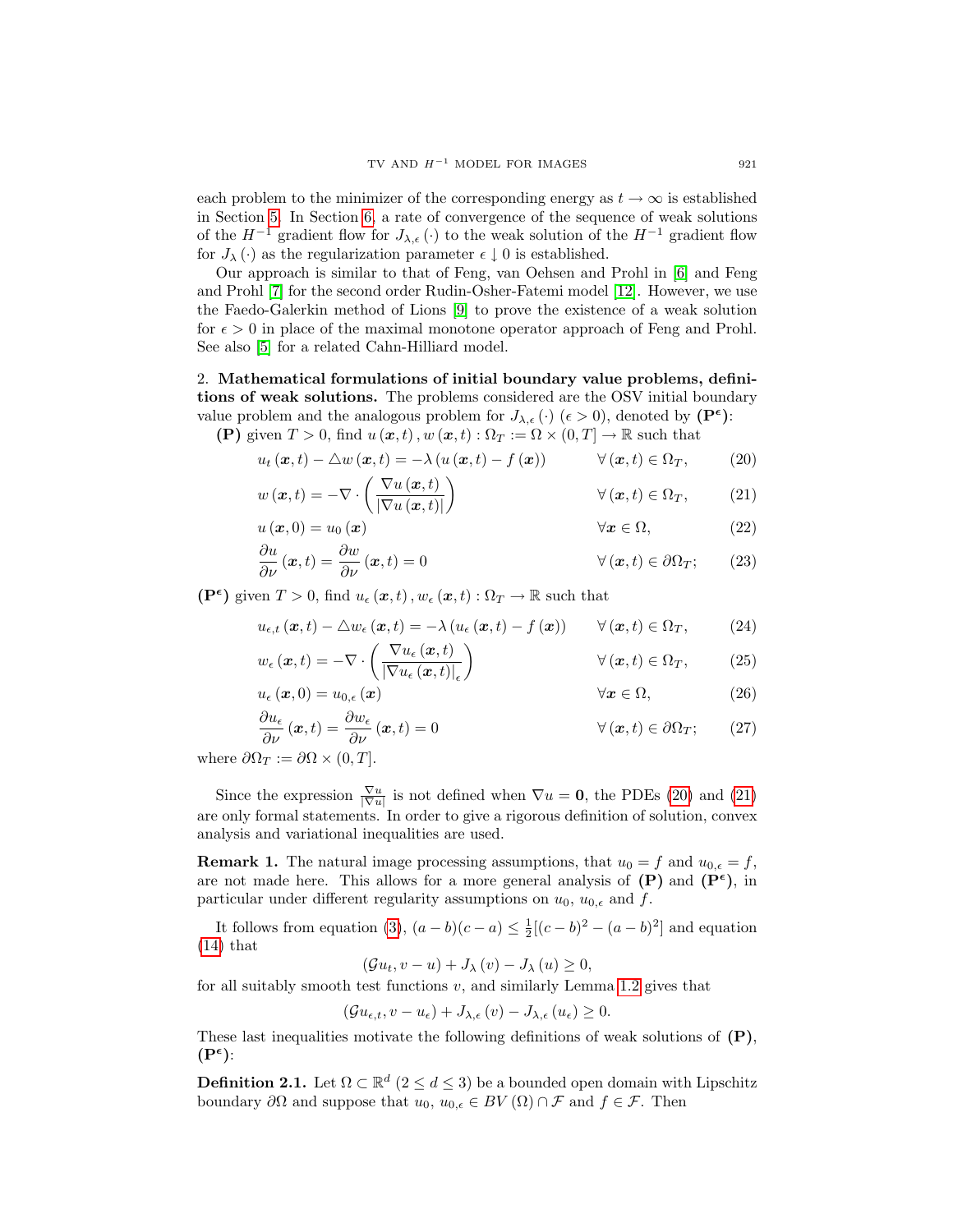• u is said to be a weak solution of the initial boundary value problem  $(P)$  if  $u \in C(0,T;\mathcal{F}) \cap L^{\infty}(0,T;BV(\Omega)) \cap H^{1}(0,T;\mathcal{F}), u(0) = u_0$  a.e. and u satisfies for any  $s \in [0, T]$ ,

$$
\int_{0}^{s} \langle u'(t), \mathcal{G}[v(t) - u(t)] \rangle dt + \int_{0}^{s} [J_{\lambda}(v(t)) - J_{\lambda}(u(t))] dt \ge 0
$$
  

$$
\forall v \in L^{1}(0, T; BV(\Omega)) \cap L^{2}(0, T; \mathcal{F}); \quad (28)
$$

•  $u_{\epsilon}$  is said to be a weak solution of the initial boundary value problem  $(P^{\epsilon})$ if  $u_{\epsilon} \in C(0,T; \mathcal{F}) \cap L^{\infty}(0,T; BV(\Omega)) \cap H^1(0,T; \mathcal{F}), u_{\epsilon}(0) = u_{0,\epsilon}$  a.e. and  $u_{\epsilon}$ satisfies for any  $s \in [0, T]$ ,

$$
\int_{0}^{s} \left\langle u_{\epsilon}'(t), \mathcal{G}[v(t) - u_{\epsilon}(t)] \right\rangle dt + \int_{0}^{s} \left[ J_{\lambda,\epsilon}(v(t)) - J_{\lambda,\epsilon}(u_{\epsilon}(t)) \right] dt \ge 0
$$
  

$$
\forall v \in L^{1}(0, T; BV(\Omega)) \cap L^{2}(0, T; \mathcal{F}). \quad (29)
$$

Note that, since

<span id="page-5-2"></span><span id="page-5-1"></span>
$$
\langle v'(t) - u'(t), G[v(t) - u(t)] \rangle = \frac{1}{2} \frac{d}{dt} ||v(t) - u(t)||_{-1}^{2},
$$

and similarly for  $v(t) - u_{\epsilon}(t)$ , the inequalities [\(28\)](#page-5-1), [\(29\)](#page-5-2) are equivalent to

<span id="page-5-5"></span>
$$
\int_{0}^{s} \langle v'(t), \mathcal{G}[v(t) - u(t)] \rangle dt + \int_{0}^{s} [J_{\lambda}(v(t)) - J_{\lambda}(u(t))] dt
$$
  
\n
$$
\geq \frac{1}{2} \left[ ||v(s) - u(s)||_{-1}^{2} - ||v(0) - u_{0}||_{-1}^{2} \right]
$$
  
\n
$$
\forall v \in L^{1}(0, T; BV(\Omega)) \cap C(0, T; \mathcal{F}) : v' \in L^{2}(0, T; \mathcal{F}),
$$
\n(30)

<span id="page-5-4"></span>
$$
\int_0^s \left\langle v'(t), \mathcal{G}[v(t) - u_{\epsilon}(t)] \right\rangle dt + \int_0^s [J_{\lambda,\epsilon}(v(t)) - J_{\lambda,\epsilon}(u_{\epsilon}(t))] dt
$$
  
\n
$$
\geq \frac{1}{2} \left[ \|v(s) - u_{\epsilon}(s)\|_{-1}^2 - \|v(0) - u_{0,\epsilon}\|_{-1}^2 \right]
$$
(31)

$$
\forall v \in L^{1}(0, T; BV(\Omega)) \cap C(0, T; \mathcal{F}) : v' \in L^{2}(0, T; \mathcal{F}) \tag{32}
$$

respectively.

#### <span id="page-5-6"></span><span id="page-5-0"></span>3. Well-posedness of the energy minimization problems.

**Theorem 3.1.**  $[d = 2, 3]$  Suppose that  $\lambda > 0$  and  $f \in \mathcal{F}$ . Then

• the minimization problem

$$
\inf_{u \in BV(\Omega) \cap \mathcal{F}} J_{\lambda}(u) \tag{33}
$$

has a unique solution;

• for each  $\epsilon \geq 0$ , the minimization problem

<span id="page-5-3"></span>
$$
\inf_{u_{\epsilon} \in BV(\Omega) \cap \mathcal{F}} J_{\lambda,\epsilon}(u_{\epsilon})
$$
\n(34)

has a unique solution.

*Proof.* The result for  $J_{\lambda,\epsilon}(\cdot)$  is proved (the result for  $J_{\lambda}(\cdot)$  can be proved analogously). The argument used is a standard one; see for example [\[1\]](#page-18-5), [\[3\]](#page-18-6), [\[11\]](#page-19-0).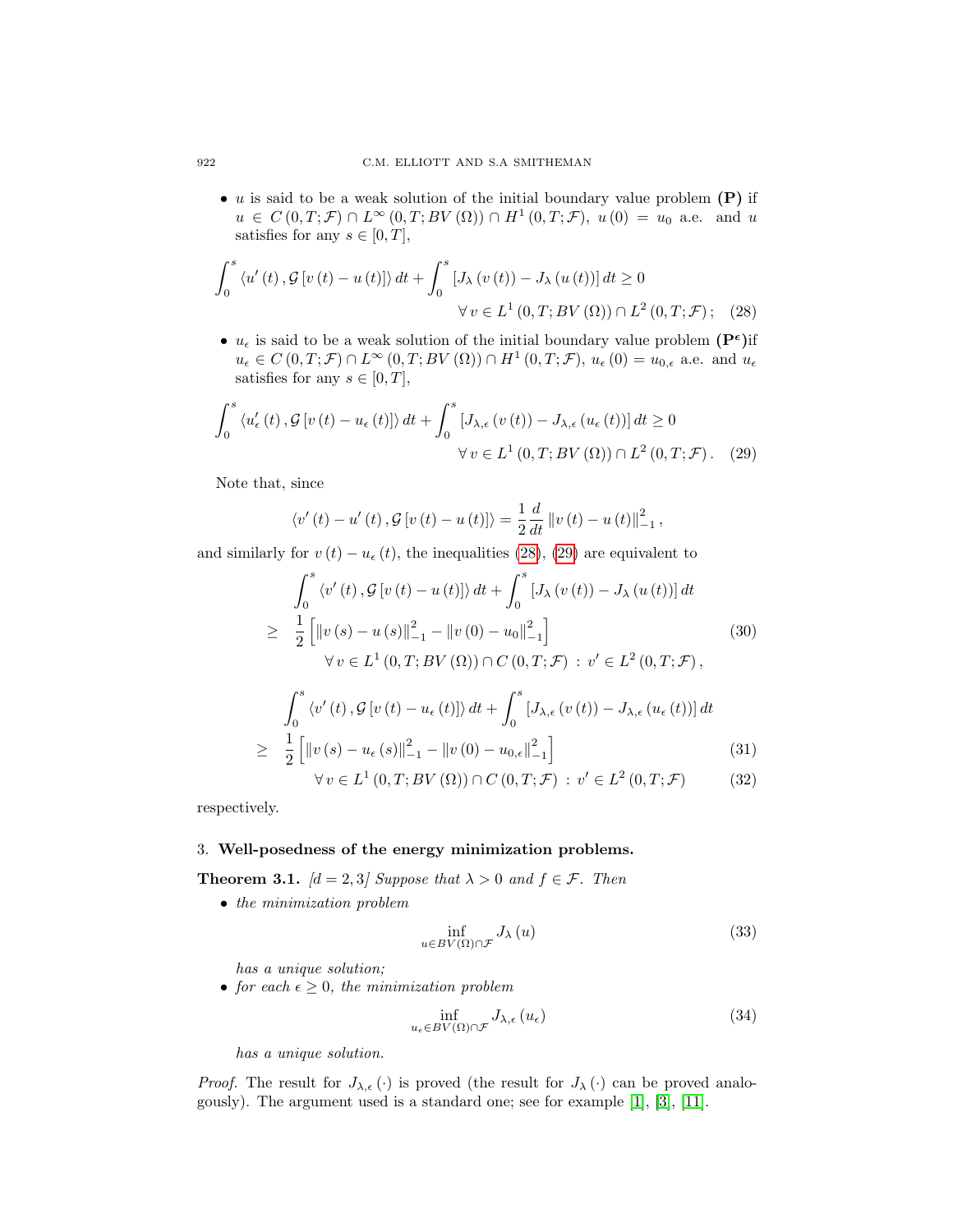Let  ${u_{\epsilon,n}}_{n\in\mathbb{N}}$  be a minimizing sequence. There exists a constant  $M>0$  such that

$$
\int_{\Omega} |\nabla u_{\epsilon,n}| \leq \int_{\Omega} |\nabla u_{\epsilon,n}|_{\epsilon} \leq J_{\lambda,\epsilon} (u_{\epsilon,n}) \leq M \quad \forall n \in \mathbb{N}.
$$

It follows from inequality [\(19\)](#page-3-3) that

$$
||u_{\epsilon,n}||_{BV(\Omega)} \le (C+1) M.
$$

Also,

$$
\left\|u_{\epsilon,n}\right\|_{-1}^{2} \leq 2\left\|u_{\epsilon,n}-f\right\|_{-1}^{2} + 2\left\|f\right\|_{-1}^{2} \leq \frac{4}{\lambda}J_{\lambda,\epsilon}\left(u_{\epsilon,n}\right) + 2\left\|f\right\|_{-1}^{2} \leq \frac{4M}{\lambda} + 2\left\|f\right\|_{-1}^{2}.
$$

It follows (see [\[2\]](#page-18-1), p. 125) that there exists  $u_{\epsilon} \in BV(\Omega) \cap \mathcal{F}$  and a subsequence of  $\left\{u_{\epsilon,n}\right\}_{n\in\mathbb{N}}$  (still denoted by  $\left\{u_{\epsilon,n}\right\}_{n\in\mathbb{N}}$  ) such that

$$
u_{\epsilon,n} \xrightarrow{ \ast}_{BV-w^*} u_{\epsilon}, \qquad \quad u_{\epsilon,n} \xrightarrow{\rightharpoonup} u_{\epsilon}, \qquad \quad u_{\epsilon,n} \xrightarrow{\rightharpoonup} u_{\epsilon} \qquad \quad \text{as} \qquad n \to \infty.
$$

Moreover,

⇒

$$
0 \le \left| \int_{\Omega} u_{\epsilon} d\mathbf{x} \right| = \left| \int_{\Omega} (u_{\epsilon,n} - u_{\epsilon}) d\mathbf{x} \right| \le \| u_{\epsilon,n} - u_{\epsilon} \|_{1} \to 0 \quad \text{as} \quad n \to \infty
$$

$$
\int_{\Omega} u_{\epsilon} d\mathbf{x} = 0.
$$

Recall that a functional  $J$  is said to be "convex" if

$$
J(\gamma u_1 + (1 - \gamma) u_2) \le \gamma J(u_1) + (1 - \gamma) J(u_2)
$$

whenever  $u_1 \neq u_2$  and  $\gamma \in (0, 1)$ , and "strictly convex" if the inequality is strict.

The strict convexity of  $J_{\lambda,\epsilon}(\cdot)$  follows from the convexity of  $J_{0,\epsilon}(\cdot)$  ([\[1\]](#page-18-5), Theorem 2.4) and the strict convexity of  $\|(\cdot) - f\|_{-1}^2$ :

$$
\gamma \|u_1 - f\|_{-1}^2 + (1 - \gamma) \|u_2 - f\|_{-1}^2 - \|\gamma u_1 + (1 - \gamma)u_2 - f\|_{-1}^2 = \gamma (1 - \gamma) \|u_1 - u_2\|_{-1}^2.
$$

Since  $J_{\lambda,\epsilon}(\cdot)$  is convex, it is lower semi-continuous in  $BV(\Omega)$  with respect to convergence in  $L^1(\Omega)$  (see [\[7\]](#page-19-1)). It follows that

$$
J_{\lambda,\epsilon}(u_{\epsilon}) \leq \liminf_{n \to \infty} J_{\lambda,\epsilon}(u_{\epsilon,n}),
$$

and hence that  $u_{\epsilon}$  is a solution of the minimization problem [\(34\)](#page-5-3).

Suppose that  $\tilde{u}_{\epsilon} \neq u_{\epsilon}$  is another solution. The strict convexity of  $J_{\lambda,\epsilon}(\cdot)$ , gives that

$$
J_{\lambda,\epsilon}\left(\frac{u_{\epsilon}+\tilde{u}_{\epsilon}}{2}\right) < \frac{J_{\lambda,\epsilon}\left(u_{\epsilon}\right)+J_{\lambda,\epsilon}\left(\tilde{u}_{\epsilon}\right)}{2} = \inf_{u_{\epsilon}\in BV(\Omega)\cap\mathcal{F}} J_{\lambda,\epsilon}\left(u_{\epsilon}\right),
$$

a contradiction. Hence the solution of the minimization problem  $(34)$  is unique.  $\Box$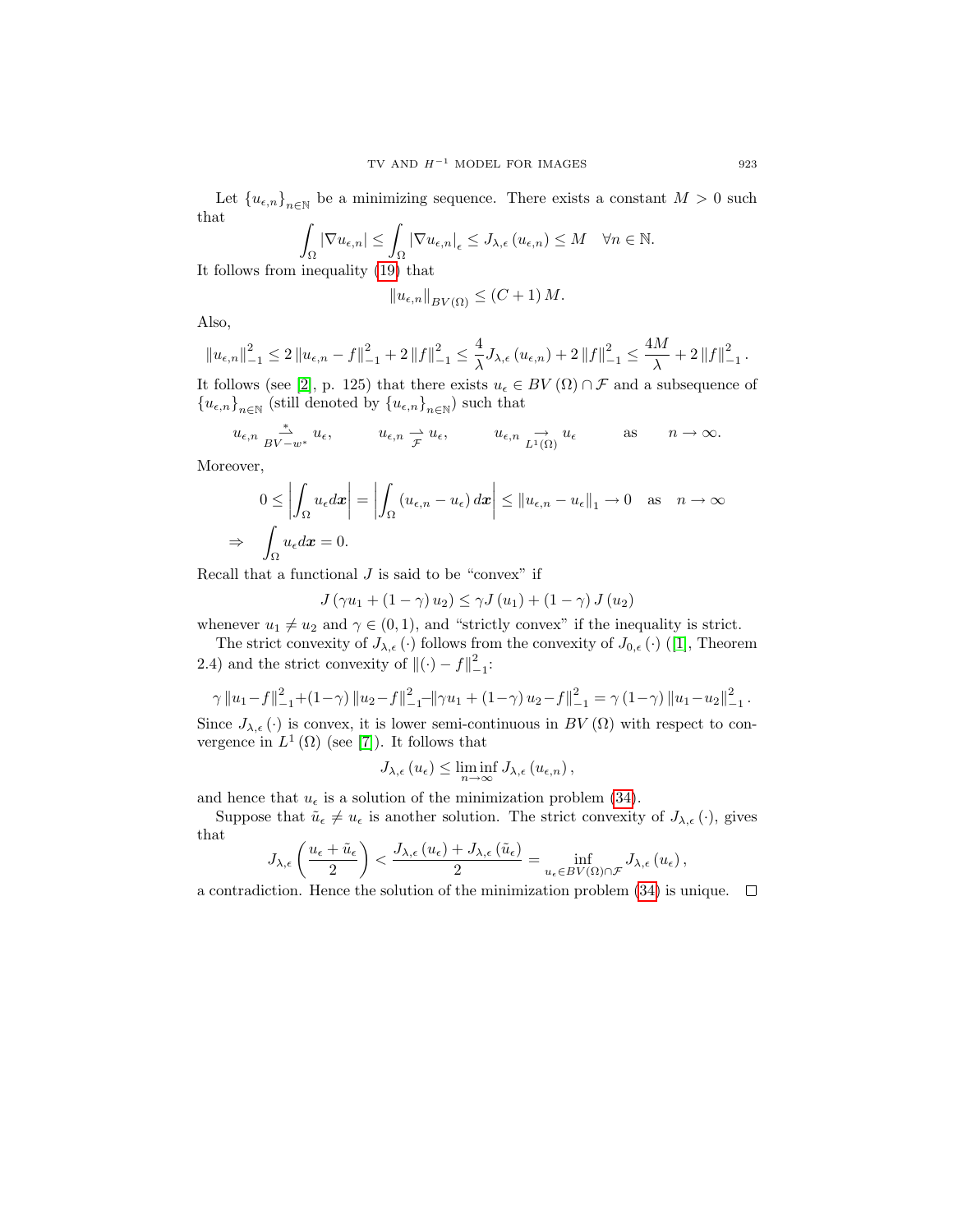#### <span id="page-7-0"></span>4. Well-posedness of the weak formulations.

#### 4.1. Statement of result.

**Theorem 4.1** (c.f. [\[7\]](#page-19-1), Theorems 1.1 to 1.4). Let  $\Omega \subset \mathbb{R}^d$  ( $2 \le d \le 3$ ) be a bounded open domain with Lipschitz boundary ∂Ω and suppose that  $u_0, u_{0,\epsilon} \in BV(\Omega) \cap \mathcal{F}$ and  $f \in \mathcal{F}$ . Then

- there exists a unique weak solution  $u$  of  $(P)$ ,
- there exists a unique weak solution  $u_{\epsilon}$  of  $(P^{\epsilon})$ .

Further,

• if  $u_i$  (i = 1,2) are weak solutions of (P) for data  $u_{0,i} \in BV(\Omega) \cap \mathcal{F}$  and  $f_i \in \mathcal{F}$  then

<span id="page-7-2"></span>
$$
\|u_2(s) - u_1(s)\|_{-1} \le \|u_{0,2} - u_{0,1}\|_{-1} + \sqrt{\lambda T} \|f_2 - f_1\|_{-1} \quad \forall s \in [0, T]; \quad (35)
$$

• if  $u_{\epsilon,i}$  (i = 1,2) are weak solutions of  $(P^{\epsilon})$  for data  $u_{0,\epsilon,i} \in BV(\Omega) \cap \mathcal{F}$  and  $f_i \in \mathcal{F}$  then √

<span id="page-7-1"></span>
$$
\|u_{\epsilon,2}(s) - u_{\epsilon,1}(s)\|_{-1} \le \|u_{0,\epsilon,2} - u_{0,\epsilon,1}\|_{-1} + \sqrt{\lambda T} \|f_2 - f_1\|_{-1} \quad \forall s \in [0,T].
$$
 (36)

4.2. Overview of proof. Firstly, the existence of a weak solution of  $(P^{\epsilon})$  is established by using the Faedo-Galerkin method of Lions ([\[9\]](#page-19-3)). This consists of three parts:

Proof of local existence and uniqueness (Sections [4.3,](#page-8-0) [4.4\)](#page-9-0) A countable orthogonal basis of  $\{\eta^i\}_{i\in\mathbb{N}}$  of  $\mathcal V$  is constructed using eigenfunctions of the Neumann Laplacian. For  $k \in \mathbb{N}$ , we seek  $u_{\epsilon,k}$  in the span of  $\{\eta^i\}_{i=1}^k$  which solves the variational PDE with test space spanned by  $\{\eta^i\}_{i=1}^k$ . We deduce local existence and uniqueness of  $u_{\epsilon k}$ .

Proof of global existence (Section [4.5\)](#page-10-0) Specific choice(s) of test function(s) yield bounds on relevant norms of  $u_{\epsilon,k}$  which are independent of k and remain finite as  $\epsilon \downarrow 0$ .

**Passage to the limit** (Section [4.6\)](#page-11-0) The bounds on the seequence  ${u_{\epsilon,k}}_{k\in\mathbb{N}}$ give various convergence results as  $k \to \infty$  (the limit is denoted by  $u_{\epsilon}$ ). These convergence results are used to pass to the limit of each term in a weaker reformulation of the finite dimensional problem (which is analogous to the weaker reformulation [\(31\)](#page-5-4) of the equations [\(24\)](#page-4-3) and [\(25\)](#page-4-4)), yielding that  $u_{\epsilon}$ satisfies inequality [\(31\)](#page-5-4). An argument of Lichnewsky and Temam [\[8\]](#page-19-5) is used to show that  $u_{\epsilon}(0) = u_{0,\epsilon}$  and  $u_{\epsilon} \in C(0,T; \mathcal{F})$ .

Uniqueness of the weak solution of  $(P^{\epsilon})$  is an immediate consequence of inequality [\(36\)](#page-7-1), which is proved via an argument of Lichnewsky and Temam [\[8\]](#page-19-5) in Section [4.7.](#page-14-0)

In Section [4.8,](#page-15-0) the existence of a weak solution of  $(P)$  is established. This is achieved by using the bounds found in Section [4.5](#page-10-0) to give various convergence results for the sequence  ${u_{\epsilon}}_{\epsilon>0}$  of weak solutions of  $(P^{\epsilon})$  for initial data  $u_{0,\epsilon}=u_0$ as  $\epsilon \downarrow 0$  (the limit is denoted by u). These convergence results are used to pass to the limit of each term in inequality  $(31)$ , giving that u satisfies inequality  $(30)$ .

The proofs that  $u(0) = u_0$ , that  $u \in C(0,T;\mathcal{F})$  and of inequality [\(35\)](#page-7-2) are analogous to those of the corresponding results for  $(P^{\epsilon})$ .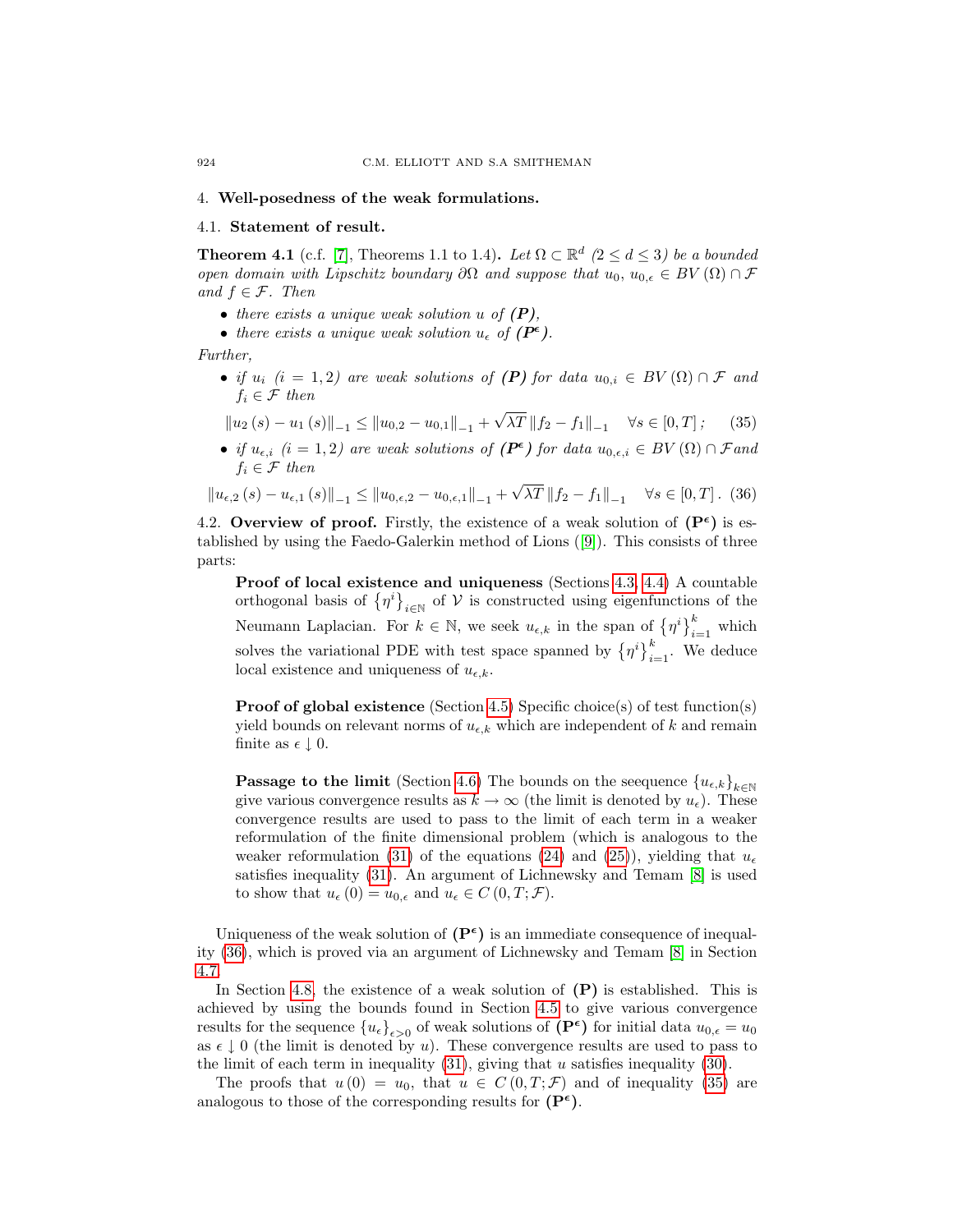<span id="page-8-0"></span>4.3. Definition of Galerkin problems. The orthogonal basis  $\{\eta^i\}_{i\in\mathbb{N}}\subset\mathcal{V}$  of V consisting of the  $(L^2$ -normalized) eigenfunctions of the Laplacian operator with zero Neumann boundary conditions together with the corresponding non-decreasing sequence of eigenvalues  $\{\lambda_i\}_{i\in\mathbb{N}}$  is considered:

$$
-\triangle \eta^{i}(\boldsymbol{x}) = \lambda_{i} \eta^{i}(\boldsymbol{x}) \ \forall \boldsymbol{x} \in \Omega, \quad \frac{\partial \eta^{i}}{\partial \nu}(\boldsymbol{x}) = 0 \ \forall \boldsymbol{x} \in \partial \Omega, (\eta^{i}, \eta^{i}) = 1, \quad 0 < \lambda_{1} \leq \lambda_{2} \leq \dots.
$$

It follows that

<span id="page-8-6"></span>
$$
(\nabla \eta^i, \nabla \eta) = \lambda_i (\eta^i, \eta) \quad \forall \eta \in \mathcal{V}, i \in \mathbb{N}, \qquad \mathcal{G}\eta^i = \frac{1}{\lambda_i} \eta^i \quad \forall i \in \mathbb{N}. \tag{37}
$$

For  $k \in \mathbb{N}$ ,  $V^k$  is defined to be the finite dimensional subspace of V spanned by  $\{\eta^i\}_{i=1}^k$ .

The kth Galerkin problem is to find  $u_{\epsilon,k}(t), w_{\epsilon,k}(t) \in V^k$  such that for a.e.  $t\in (0,T],$ 

$$
\left(u_{\epsilon,k}'\left(t\right),\eta_{k}\right)+\left(\nabla w_{\epsilon,k}\left(t\right),\nabla\eta_{k}\right)=-\lambda\left(u_{\epsilon,k}\left(t\right),\eta_{k}\right)+\lambda\left\langle f,\eta_{k}\right\rangle\qquad\forall\eta_{k}\in V^{k},\tag{38}
$$

$$
\left(w_{\epsilon,k}\left(t\right),\eta_{k}\right) = \left(\frac{\nabla u_{\epsilon,k}\left(t\right)}{\left|\nabla u_{\epsilon,k}\left(t\right)\right|_{\epsilon}},\nabla\eta_{k}\right) \qquad \forall \eta_{k} \in V^{k},\tag{39}
$$

$$
u_{\epsilon,k}(0) = P^k u_{0,\epsilon,k},\tag{40}
$$

where  $\{u_{0,\epsilon,k}\}_{k\in\mathbb{N}}\subset C^{\infty}\left(\Omega\right)\cap\mathcal{F}$  is chosen such that for each  $p\in\left[1,\frac{d}{d-1}\right)$  (see [\[13\]](#page-19-6), p. 225)

<span id="page-8-7"></span>
$$
||u_{0,\epsilon,k} - u_{0,\epsilon}||_p \to 0 \quad \text{and} \quad \int_{\Omega} |\nabla u_{0,\epsilon,k}| \to \int_{\Omega} |\nabla u_{0,\epsilon}| \quad \text{as} \quad k \to \infty,
$$
 (41)

and  $P^k: V \to V^k$  is taken to be the (Faedo-)Galerkin projection operator:

<span id="page-8-9"></span><span id="page-8-8"></span><span id="page-8-5"></span><span id="page-8-4"></span><span id="page-8-3"></span><span id="page-8-2"></span><span id="page-8-1"></span>
$$
P^k \eta := \sum_{i=1}^k (\eta, \eta^i) \, \eta^i \quad \forall \eta \in \mathcal{V}.
$$

The operator  $P^k$  satisfies

$$
\forall \eta \in \mathcal{V}, \eta_k \in V^k, \qquad (P^k \eta, \eta_k) = (\eta, \eta_k), \ (\nabla P^k \eta, \nabla \eta_k) = (\nabla \eta, \nabla \eta_k); \qquad (42)
$$

$$
\forall \eta \in \mathcal{V}, \qquad P^k \eta \to \eta \quad \text{in} \quad H^1(\Omega) \quad \text{as} \quad k \to \infty; \tag{43}
$$

$$
\forall \eta \in \mathcal{V}, \qquad \qquad \left\| P^k \eta \right\|_{-1} \le \left\| \eta \right\|_{-1}; \tag{44}
$$

$$
\forall \eta \in C(0, T; \mathcal{V}), \qquad P^k \eta \to \eta \quad \text{in} \quad C(0, T; H^1(\Omega)) \quad \text{as} \quad k \to \infty; \tag{45}
$$

$$
\forall \eta \in C^{1}(0, T; \mathcal{V}), \qquad \frac{\partial}{\partial t} \left( P^{k} \eta \right) = P^{k} \left( \frac{\partial \eta}{\partial t} \right). \tag{46}
$$

Equations  $(42)$ ,  $(43)$ ,  $(45)$  and  $(46)$  are standard results, and equation  $(44)$  follows from equations  $(37)$  and  $(42)$ :

$$
||P^{k}\eta||_{-1}^{2} = ||\nabla \mathcal{G}[P^{k}\eta]||^{2} = (P^{k}\eta, \mathcal{G}[P^{k}\eta]) = (\eta, \mathcal{G}[P^{k}\eta]) = (\nabla \mathcal{G}\eta, \nabla \mathcal{G}[P^{k}\eta])
$$
  

$$
\leq ||\nabla \mathcal{G}\eta|| ||\nabla \mathcal{G}[P^{k}\eta]|| = ||\eta||_{-1} ||P^{k}\eta||_{-1}.
$$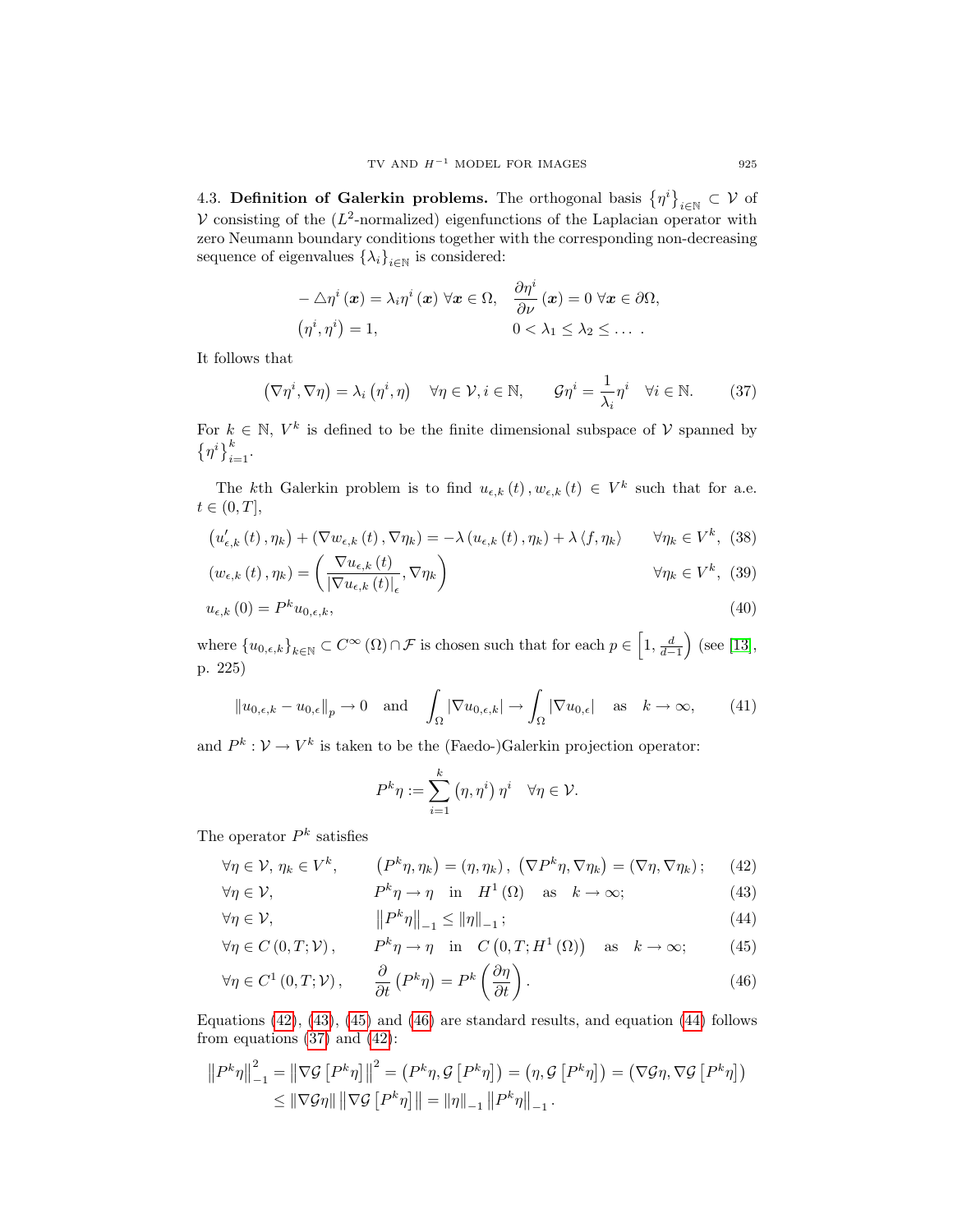Since  $H^1(\Omega) \hookrightarrow L^6(\Omega) \hookrightarrow L^{\frac{d}{d-1}}(\Omega)$  for  $d=2,3$ , equations [\(41\)](#page-8-7) and [\(43\)](#page-8-2) give that for  $p \in \left[1, \frac{d}{d-1}\right)$ ,

<span id="page-9-2"></span>
$$
\|u_{\epsilon,k}(0) - u_{0,\epsilon}\|_{p} \to 0 \quad \text{and} \quad (|\nabla u_{\epsilon,k}(0)|,1) \to \int_{\Omega} |\nabla u_{0,\epsilon}| \quad \text{as} \quad k \to \infty. \tag{47}
$$

**Lemma 4.2.** The equations  $(38)$ ,  $(39)$  are equivalent to

$$
\left(\mathcal{G}u'_{\epsilon,k}\left(t\right),\eta_{k}\right)=-\left(\frac{\nabla u_{\epsilon,k}\left(t\right)}{\left|\nabla u_{\epsilon,k}\left(t\right)\right|_{\epsilon}},\nabla\eta_{k}\right)-\lambda\left(\mathcal{G}\left[u_{\epsilon,k}\left(t\right)-f\right],\eta_{k}\right)\right) \forall\eta_{k}\in V^{k},\ a.e.\ t\in(0,T].\tag{48}
$$

*Proof.* Defining  $w_{\epsilon,k}(t) = -\mathcal{G}u'_{\epsilon,k}(t) - \lambda \mathcal{G}u_{\epsilon,k}(t) + \lambda P^k[\mathcal{G}f]$  in equation [\(48\)](#page-9-1) and using equation [\(42\)](#page-8-1) gives equation [\(39\)](#page-8-9), and a further usage of equation [\(42\)](#page-8-1) gives

$$
\begin{split} \left(\nabla w_{\epsilon,k}\left(t\right),\nabla\eta_{k}\right) &= -\left(\nabla\mathcal{G}u_{\epsilon,k}'\left(t\right),\nabla\eta_{k}\right) - \lambda\left(\nabla\mathcal{G}\left[u_{\epsilon,k}\left(t\right)-f\right],\nabla\eta_{k}\right) \\ &= -\left(u_{\epsilon,k}'\left(t\right),\eta_{k}\right) - \lambda\left(u_{\epsilon,k}\left(t\right),\eta_{k}\right) + \lambda\left\langle f,\eta_{k}\right\rangle, \end{split}
$$

and hence equation [\(38\)](#page-8-8) holds.

Since  $u_{\epsilon,k}(t)$ ,  $u'_{\epsilon,k}(t) \in \mathcal{V}$ , equation [\(38\)](#page-8-8) gives that for a.e.  $t \in (0,T]$ ,

$$
\left(\nabla \mathcal{G} u_{\epsilon,k}'\left(t\right),\nabla \eta_k\right)+\left(\nabla w_{\epsilon,k}\left(t\right),\nabla \eta_k\right)=-\lambda\left(\nabla \mathcal{G}\left[u_{\epsilon,k}\left(t\right)-f\right],\nabla \eta_k\right)\quad\forall \eta_k\in V^k.
$$

It follows by equation [\(42\)](#page-8-1) that  $w_{\epsilon,k}(t) = -\mathcal{G}u'_{\epsilon,k}(t) - \lambda \mathcal{G}u_{\epsilon,k}(t) + \lambda P^k[\mathcal{G}f]$ . Substituting this into equation [\(39\)](#page-8-9) and using equation [\(42\)](#page-8-1) gives equation [\(48\)](#page-9-1). □

## <span id="page-9-0"></span>4.4. Local existence and uniqueness for Galerkin problems. Take

<span id="page-9-1"></span>
$$
u_{\epsilon,k}(t) = \sum_{i=1}^{k} c_{\epsilon,k,i}(t) \, \eta^i \quad \forall k \in \mathbb{N},
$$

and define the vectors  $\boldsymbol{c}_{\epsilon,k} (t)$ ,  $\boldsymbol{c}_{0,\epsilon,k}$ ,  $\boldsymbol{f}_k$  and  $\boldsymbol{\eta}_k$  of length k by

 $\left[\mathbf{c}_{\epsilon,k}\left(t\right)\right]_i = c_{\epsilon,k,i}\left(t\right), \, \left[\mathbf{c}_{0,\epsilon,k}\right]_i = \left(u_{\epsilon,k}\left(0\right),\eta^i\right), \, \left[\mathbf{f}_k\right]_i = \left\langle f,\eta^i\right\rangle, \, \left[\mathbf{\eta}_k\right]_i = \eta^i \quad \forall i \leq k.$ The non-linear operator  $A_{\epsilon,k} : \mathbb{R}^k \to \mathbb{R}^k$  is defined by

$$
\left[\boldsymbol{A}_{\epsilon,k}\left(\boldsymbol{c}\right)\right]_i := \lambda_i \left(\frac{\nabla \left[\boldsymbol{c}\cdot \boldsymbol{\eta}_k\right]}{\left|\nabla \left[\boldsymbol{c}\cdot \boldsymbol{\eta}_k\right]\right|_{\epsilon}}, \nabla \eta^i\right) \quad \forall i \leq k.
$$

The kth Galerkin problem [\(48\)](#page-9-1) is equivalent to

$$
\mathbf{c}'_{\epsilon,k}\left(t\right)+\boldsymbol{A}_{\epsilon,k}\left(\boldsymbol{c}_{\epsilon,k}\left(t\right)\right)=-\lambda\boldsymbol{c}_{\epsilon,k}\left(t\right)+\lambda\boldsymbol{f}_{k},\qquad\boldsymbol{c}_{\epsilon,k}\left(0\right)=\boldsymbol{c}_{0,\epsilon,k}.
$$

In order to invoke the standard Picard Theorem and obtain the existence of a unique solution of this problem on some time interval  $[0, T_k]$ , it is sufficient to show that  $A_{\epsilon,k}$  is globally Lipschitz. For a vector c of length k and  $i \leq k$ ,

$$
[\mathbf{A}_{\epsilon,k}(\mathbf{c})]_i = \lambda_i \sum_{j=1}^d \left( G_d \left( \frac{\partial [\mathbf{c} \cdot \boldsymbol{\eta}_k]}{\partial x_1}, \dots, \frac{\partial [\mathbf{c} \cdot \boldsymbol{\eta}_k]}{\partial x_{j-1}}, \frac{\partial [\mathbf{c} \cdot \boldsymbol{\eta}_k]}{\partial x_{j+1}}, \dots, \right. \right. \\
\left. \frac{\partial [\mathbf{c} \cdot \boldsymbol{\eta}_k]}{\partial x_d}, \frac{\partial [\mathbf{c} \cdot \boldsymbol{\eta}_k]}{\partial x_j} \right), \frac{\partial \eta^i}{\partial x_j} \right),
$$

where the nonlinear operator  $G_d : \mathbb{R}^d \to \mathbb{R}$  is defined by

$$
G_d(\mathbf{c}) := \frac{c_d}{|\mathbf{c}|_{\epsilon}} \qquad \forall \mathbf{c} = (c_1, \ldots, c_d) \in \mathbb{R}^d.
$$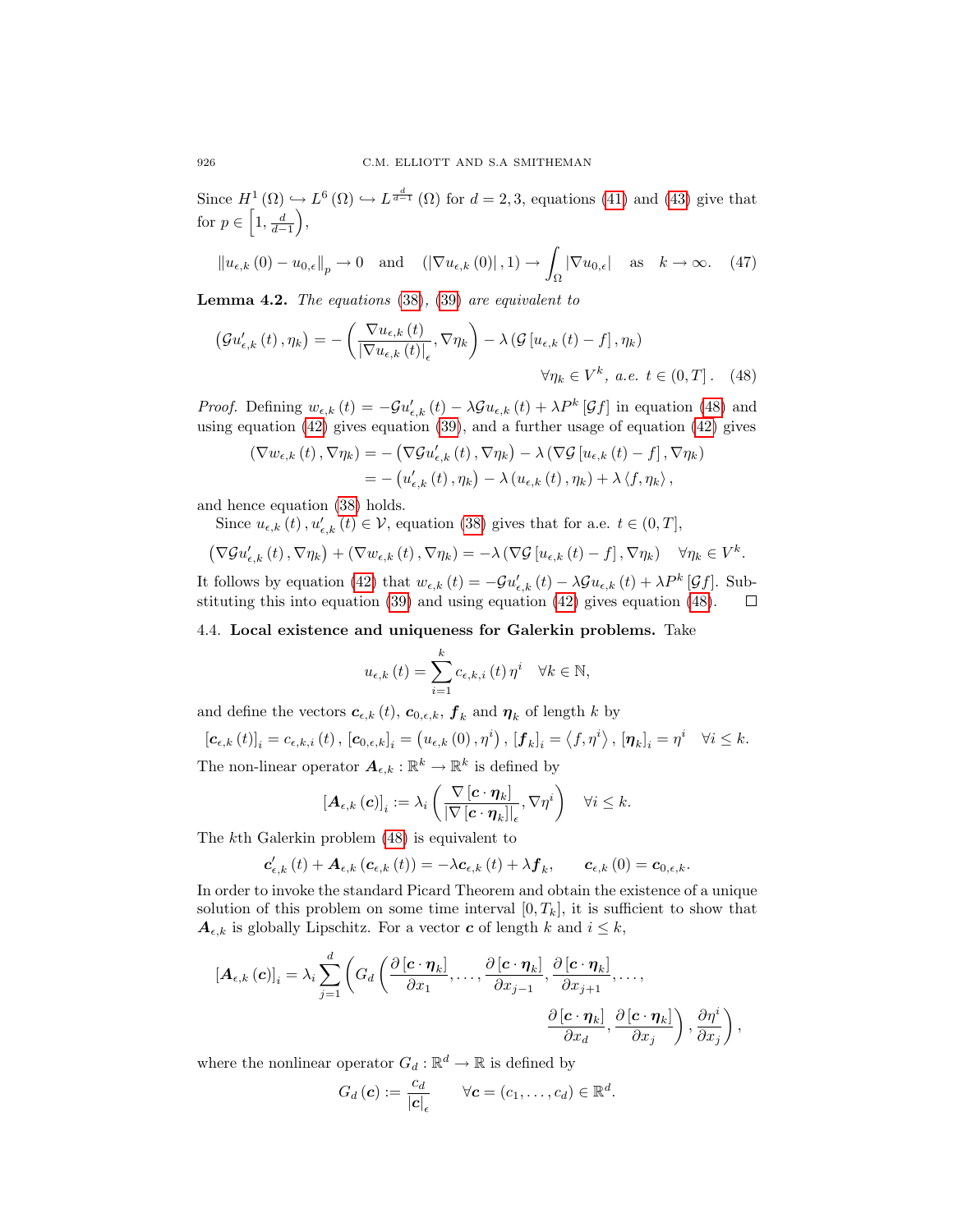Since

$$
\frac{\partial G_d(\mathbf{c})}{\partial c_d} = \frac{|\mathbf{c}|_{\epsilon}^2 - c_d^2}{|\mathbf{c}|_{\epsilon}^3} \quad \text{and} \quad \frac{\partial G_d(\mathbf{c})}{\partial c_i} = -\frac{c_i c_d}{|\mathbf{c}|_{\epsilon}^3} \quad \forall i = 1, \ldots, d-1,
$$

it follows that

$$
\left|\frac{\partial G_d\left(\boldsymbol{c}\right)}{\partial c_i}\right| \leq \frac{1}{\left|\boldsymbol{c}\right|_{\epsilon}} \leq \frac{1}{\epsilon} \qquad \forall i=1,\ldots,d.
$$

Hence, by Taylor's Theorem,  $G_d$  ( $\cdot$ ) is globally Lipschitz:

$$
|G_d(c) - G_d(\tilde{c})| \leq \frac{1}{\epsilon} ||c - \tilde{c}||_1 \quad \forall c, \tilde{c} \in \mathbb{R}^d,
$$

where  $\|\cdot\|_1$  is the discrete  $L^1$  norm:  $||c||_1 := |c_1| + \ldots + |c_d|$ . It follows that  $A_{\epsilon,k}(\cdot)$ is globally Lipschitz:

$$
\left\|\boldsymbol{A}_{\epsilon,k}\left(\boldsymbol{c}\right)-\boldsymbol{A}_{\epsilon,k}\left(\tilde{\boldsymbol{c}}\right)\right\|_{1} \leq \frac{k d^2 \lambda_k^2}{\epsilon} \left\|\boldsymbol{c}-\tilde{\boldsymbol{c}}\right\|_{1} \quad \forall \boldsymbol{c}, \tilde{\boldsymbol{c}} \in \mathbb{R}^d.
$$

<span id="page-10-0"></span>4.5. Global existence for Galerkin problems. Since  $\frac{d}{d-1} > \frac{6}{5}$  for  $d = 2,3$ , inequality [\(18\)](#page-3-4) and the limit [\(47\)](#page-9-2) give that

<span id="page-10-1"></span>
$$
||u_{\epsilon,k}(0) - u_{0,\epsilon}||_{-1} \to 0 \quad \text{as} \quad k \to \infty.
$$
 (49)

<span id="page-10-4"></span>Using that  $|\mathbf{p}|_{\epsilon} \leq |\mathbf{p}| + \epsilon$  and  $\frac{1}{2}(a+b)^2 \leq a^2 + b^2$  gives

$$
J_{\lambda,\epsilon} (u_{\epsilon,k} (0)) = (|\nabla u_{\epsilon,k} (0)|_{\epsilon}, 1) + \frac{\lambda}{2} ||f - u_{\epsilon,k} (0)||_{-1}^{2}
$$
  
 
$$
\leq (|\nabla u_{\epsilon,k} (0)|, 1) + \epsilon |\Omega| + \lambda ||u_{\epsilon,k} (0)||_{-1}^{2} + \lambda ||f||_{-1}^{2}.
$$
 (50)

It follows from the limits [\(47\)](#page-9-2) and [\(49\)](#page-10-1) that  $\{J_{\lambda,\epsilon}(u_{\epsilon,k}(0))\}_{k\in\mathbb{N}}$  is bounded.

Lemma 4.3. For  $s \in [0, T]$ ,

$$
(i) \quad \|u_{\epsilon,k}(s)\|_{-1}^{2} + 2\int_{0}^{s} \left(\frac{\nabla u_{\epsilon,k}(t)}{|\nabla u_{\epsilon,k}(t)|_{\epsilon}}, \nabla u_{\epsilon,k}(t)\right)dt + \lambda \int_{0}^{s} \|u_{\epsilon,k}(t)\|_{-1}^{2} dt
$$
  

$$
\leq \|u_{\epsilon,k}(0)\|_{-1}^{2} + \lambda T \|f\|_{-1}^{2},
$$
\n
$$
(51)
$$

$$
(ii) \int_0^s \left\| u'_{\epsilon,k}(t) \right\|_{-1}^2 dt = J_{\lambda,\epsilon}(u_{\epsilon,k}(0)) - J_{\lambda,\epsilon}(u_{\epsilon,k}(s)).
$$
\n
$$
(52)
$$

*Proof.* (i) Letting  $\eta = u_{\epsilon,k}(t)$  in equation [\(48\)](#page-9-1) gives that

$$
\frac{d}{dt} \left\| u_{\epsilon,k} \left( t \right) \right\|_{-1}^{2} + 2 \left( \frac{\nabla u_{\epsilon,k} \left( t \right)}{\left| \nabla u_{\epsilon,k} \left( t \right) \right|_{\epsilon}}, \nabla u_{\epsilon,k} \left( t \right) \right) + \lambda \left\| u_{\epsilon,k} \left( t \right) \right\|_{-1}^{2} \leq \lambda \left\| f \right\|_{-1}^{2},
$$

and integrating with respect to  $t$  from 0 to  $s$  gives inequality [\(51\)](#page-10-2).

(ii) Taking  $\eta = u'_{\epsilon,k}(t)$  in equation [\(48\)](#page-9-1) gives that

$$
\left\|u'_{\epsilon,k}(t)\right\|_{-1}^{2}=-\frac{d}{dt}\left[J_{\lambda,\epsilon}\left(u_{\epsilon,k}(t)\right)\right],
$$

and integrating with respect to  $t$  from 0 to  $s$  gives inequality [\(52\)](#page-10-3).

It follows from inequalities  $(50)$  and  $(51)$ , limit  $(49)$ , equation  $(52)$  and the nonnegativity of  $J_{\lambda,\epsilon}(\cdot)$  that there exists  $C \equiv C(u_{0,\epsilon}, f, \lambda, T, \epsilon, \Omega)$  such that

<span id="page-10-5"></span>
$$
||u_{\epsilon,k}||_{L^{\infty}(0,T;\mathcal{F})}, ||u'_{\epsilon,k}||_{L^{2}(0,T;\mathcal{F})} \leq C.
$$
\n(53)

It follows from

$$
V^k \subset \mathcal{V} \subset H^1 \left( \Omega \right) \hookrightarrow W^{1,1} \left( \Omega \right) \hookrightarrow BV \left( \Omega \right) \quad \forall k \in \mathbb{N}
$$

<span id="page-10-3"></span><span id="page-10-2"></span> $\Box$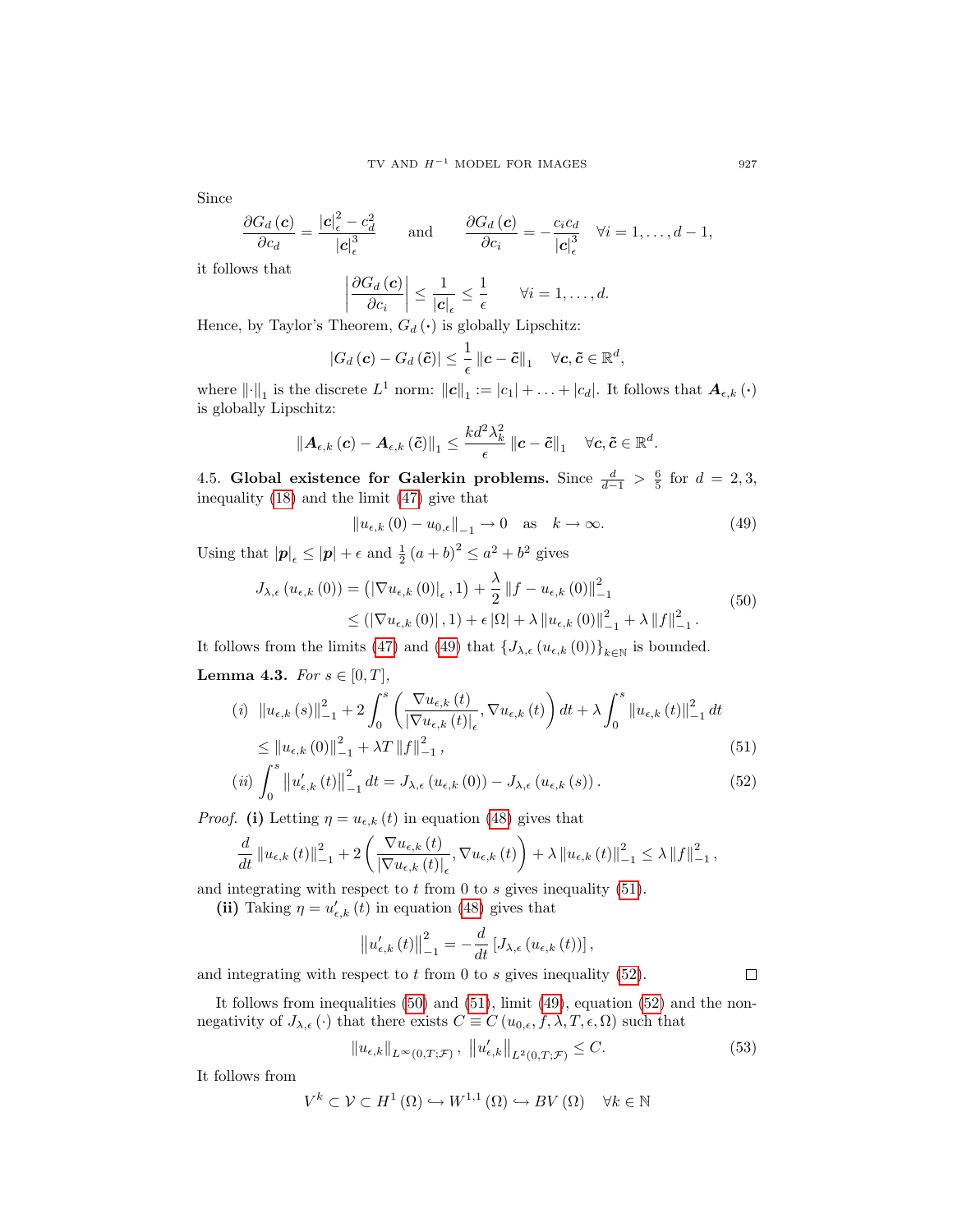that

$$
u_{\epsilon,k}\left(s\right)\in BV\left(\Omega\right)\cap\mathcal{V}\quad\forall k\in\mathbb{N}.
$$

Inequality [\(19\)](#page-3-3) gives that

$$
||u_{\epsilon,k}(s)||_{BV(\Omega)} \leq (C+1) (|\nabla u_{\epsilon,k}(s)|, 1).
$$

Further, inequality [\(50\)](#page-10-4) and equation [\(52\)](#page-10-3) give that there exists  $C \equiv C(u_{0,\epsilon}, f, \lambda, \epsilon, \Omega)$  such that

$$
\left( \left| \nabla u_{\epsilon,k} \left( s \right) \right|, 1 \right) \leq J_{\lambda,\epsilon} \left( u_{\epsilon,k} \left( s \right) \right) \leq J_{\lambda,\epsilon} \left( u_{\epsilon,k} \left( 0 \right) \right) \leq C.
$$

Hence there exists  $C \equiv C(u_{0,\epsilon}, f, \lambda, \epsilon, \Omega)$  such that

<span id="page-11-1"></span>
$$
||u_{\epsilon,k}||_{L^{\infty}(0,T;BV(\Omega))} \leq C.
$$
\n(54)

<span id="page-11-0"></span>4.6. Passage to the limit. Since  $(H^1(\Omega))'$  is a Hilbert space and  $\mathcal F$  is a closed subspace of  $(H^1(\Omega))'$ , F is a Hilbert space. It follows that F is a reflexive Banach space, and hence so too is  $L^2(0, s; \mathcal{F})$  for  $s \in (0, T]$ . Further,  $BV(\Omega)$  is the dual of a separable space and hence so too is  $L^{\infty}(0,T;BV(\Omega)).$ 

It follows from the bounds [\(53\)](#page-10-5) and [\(54\)](#page-11-1) that there exist a subsequence of  ${u_{\epsilon,k}}_{k\in\mathbb{N}}$ , still denoted by  ${u_{\epsilon,k}}_{k\in\mathbb{N}}$ , and  $u_{\epsilon}\in L^{\infty}(0,T;BV(\Omega))\cap L^{\infty}(0,T;\mathcal{F})$ such that  $u'_{\epsilon} \in L^2(0,T; \mathcal{F})$  and as  $k \to \infty$ ,

$$
u_{\epsilon,k} \rightharpoonup u_{\epsilon} \text{ in } L^{2}(0,s;\mathcal{F}) \ \forall s \in (0,T],
$$
  
\n
$$
u_{\epsilon,k}(s) \rightharpoonup u_{\epsilon}(s) \text{ in } \mathcal{F}
$$
  
\n
$$
u_{\epsilon,k}(s) \rightharpoonup u_{\epsilon}(s) \in BV(\Omega) \text{ in } L^{1}(\Omega) \}
$$
 for a.e.  $s \in [0,T]$ .  
\n(55)

<span id="page-11-2"></span>Suppose that  $v \in C^1(0,T;C^1(\Omega)) \cap C^1(0,T;V)$  (a density argument is given further on which shows that it is sufficient to consider such functions), and take  $v_k(t) =$  $P^k v(t)$ .

Inequality [\(17\)](#page-3-5) and limit [\(43\)](#page-8-2) give that

<span id="page-11-5"></span>
$$
||v(t) - v_k(t)||_{-1} \le C_P ||v(t) - v_k(t)|| \to 0 \quad \text{as } k \to \infty.
$$
 (56)

Inequality [\(44\)](#page-8-5) and equation [\(46\)](#page-8-4) give that for all  $k \in \mathbb{N}$ ,

<span id="page-11-6"></span>
$$
\|v_{k}(t)\|_{-1} \le \|v(t)\|_{-1}, \qquad \|v'_{k}(t)\|_{-1} \le \|v'(t)\|_{-1}.
$$
 (57)

Hence for all  $k \in \mathbb{N}$ ,

<span id="page-11-3"></span>
$$
||v_k||_{L^2(0,T;\mathcal{F})} \le ||v||_{L^2(0,T;\mathcal{F})}, \qquad ||v'_k||_{L^2(0,T;\mathcal{F})} \le ||v'||_{L^2(0,T;\mathcal{F})}. \tag{58}
$$

Also, it follows from inequality [\(17\)](#page-3-5), limit [\(45\)](#page-8-3) and equation [\(46\)](#page-8-4) that

<span id="page-11-4"></span>
$$
||v - v_k||_{L^2(0,T;\mathcal{F})}, ||v' - v'_k||_{L^2(0,T;\mathcal{F})}, ||\nabla v - \nabla v_k||_{L^2(\Omega_T)} \to 0 \text{ as } k \to \infty. (59)
$$

Since the limits [\(55\)](#page-11-2) are insufficient to identify the limit of each term in the Galerkin problem [\(48\)](#page-9-1) as  $k \to \infty$ , a resulting variational inequality for which passage to the limit is possible is found. The process of deducing this variational inequality from equation [\(48\)](#page-9-1) is the finite dimensional analogue of the deduction of the variational inequality [\(31\)](#page-5-4) from equation [\(3\)](#page-1-2): taking  $\eta_k = v_k(t) - u_{\epsilon,k}(t)$  in equation [\(48\)](#page-9-1), using that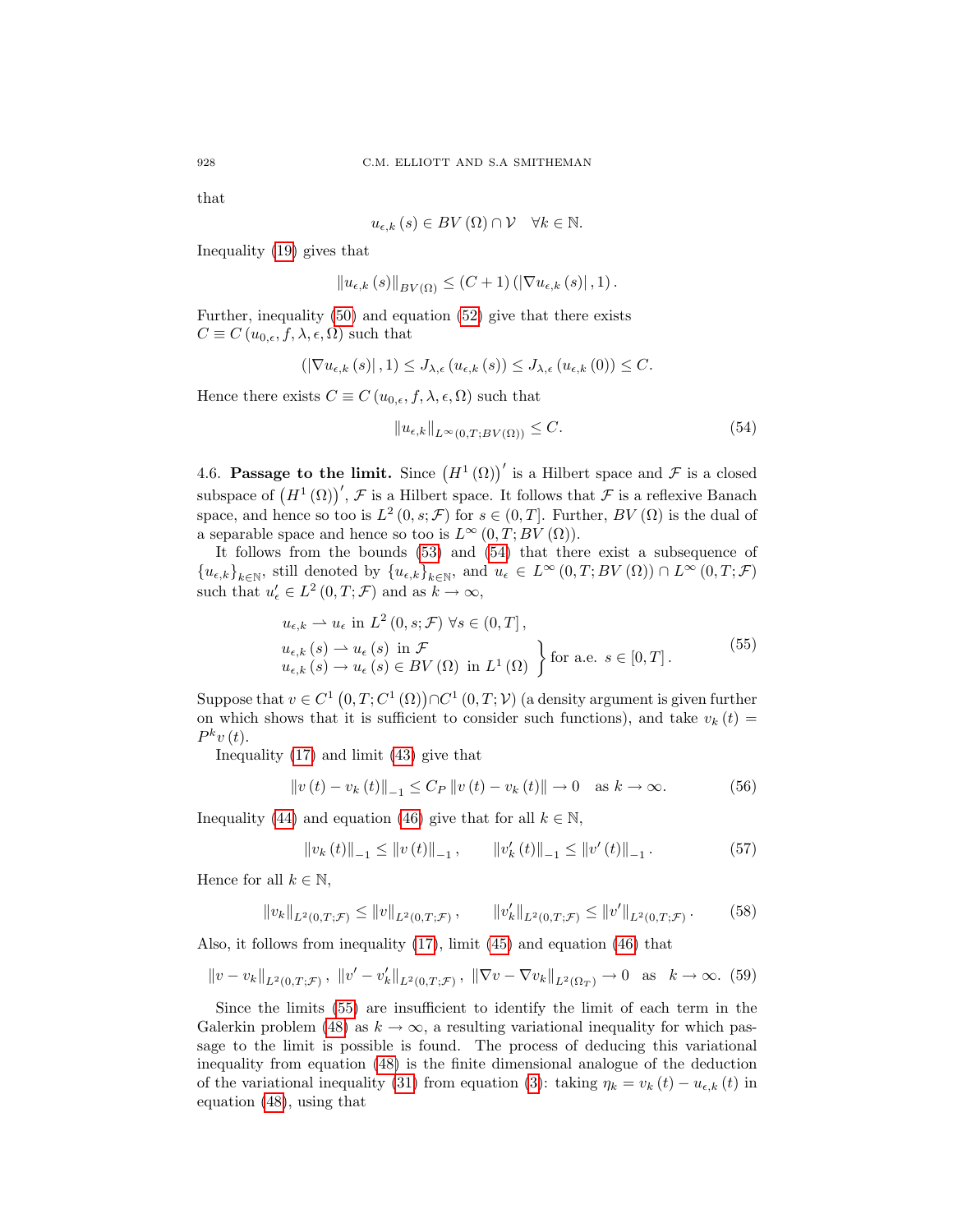$(a - b)(c - a) \leq \frac{1}{2} \left[ (c - b)^2 - (a - b)^2 \right]$  and Lemma [1.2,](#page-3-2) and integrating with respect to  $t$  from 0 to  $s$  gives

<span id="page-12-1"></span>
$$
\int_{0}^{s} \left(v_{k}'\left(t\right), \mathcal{G}\left[v_{k}\left(t\right)-u_{\epsilon,k}\left(t\right)\right]\right)dt + \int_{0}^{s} \left[J_{\lambda,\epsilon}\left(v_{k}\left(t\right)\right)-J_{\lambda,\epsilon}\left(u_{\epsilon,k}\left(t\right)\right)\right]dt
$$
\n
$$
\geq \frac{1}{2}\left[\left\|v_{k}\left(s\right)-u_{\epsilon,k}\left(s\right)\right\|_{-1}^{2}-\left\|v_{k}\left(0\right)-u_{\epsilon,k}\left(0\right)\right\|_{-1}^{2}\right].
$$
\n(60)

<span id="page-12-0"></span>Lemma [4.4](#page-12-0) gives the  $k \to \infty$  limit of each term in the variational inequality [\(60\)](#page-12-1). **Lemma 4.4.** For  $v \in C^1(0,T;C^1(\Omega)) \cap C^1(0,T;\mathcal{V})$  and  $v_k(t) = P^k v(t)$  ( $k \in \mathbb{N}$ ),

(i) 
$$
\lim_{k \to \infty} \int_0^s (v'_k(t), \mathcal{G}v_k(t)) dt = \int_0^s (v'(t), \mathcal{G}v(t)) dt,
$$
  
\n(ii) 
$$
\lim_{k \to \infty} \int_0^s (v'_k(t), \mathcal{G}u_{\epsilon,k}(t)) dt = \int_0^s (v'(t), \mathcal{G}u_{\epsilon}(t)) dt,
$$

$$
(iii) \quad \lim_{k \to \infty} \int_0^s J_{\lambda, \epsilon} (v_k(t)) dt = \int_0^s J_{\lambda, \epsilon} (v(t)) dt,
$$

$$
(iv) \quad \liminf_{k \to \infty} \int_0^s J_{\lambda, \epsilon} (u_{\epsilon, k}(t)) dt \ge \int_0^s J_{\lambda, \epsilon} (u_{\epsilon}(t)) dt,
$$

(v) 
$$
\liminf_{k \to \infty} ||v_k(s) - u_{\epsilon,k}(s)||_{-1}^2 \ge ||v(s) - u_{\epsilon}(s)||_{-1}^2,
$$

$$
(vi) \quad \lim_{k \to \infty} ||v_k(0) - u_{\epsilon,k}(0)||_{-1}^2 = ||v(0) - u_{0,\epsilon}||_{-1}^2.
$$

Proof. (i) The bounds [\(58\)](#page-11-3) and limits [\(59\)](#page-11-4) give

$$
\left| \int_{0}^{s} \left( v'_{k}(t), \mathcal{G}v_{k}(t) \right) dt - \int_{0}^{s} \left( v'(t), \mathcal{G}v(t) \right) dt \right|
$$
  
\n
$$
\leq \left| \int_{0}^{s} \left( v'_{k}(t), \mathcal{G} \left[ v_{k}(t) - v(t) \right] \right) dt \right| + \left| \int_{0}^{s} \left( v'_{k}(t) - v'(t), \mathcal{G}v(t) \right) dt \right|
$$
  
\n
$$
\leq \left[ \left\| v'_{k} \right\|_{L^{2}(0,T;\mathcal{F})} \left\| v_{k} - v \right\|_{L^{2}(0,T;\mathcal{F})} + \left\| v'_{k} - v' \right\|_{L^{2}(0,T;\mathcal{F})} \left\| v \right\|_{L^{2}(0,T;\mathcal{F})} \right]
$$
  
\n
$$
\to 0 \text{ as } k \to \infty.
$$

(ii) Define  $T_1$  and  $T_2$  by

$$
\left| \int_{0}^{s} \left( v_{k}'(t), \mathcal{G} u_{\epsilon,k}(t) \right) dt - \int_{0}^{s} \left( v'(t), \mathcal{G} u_{\epsilon}(t) \right) dt \right|
$$
  
\n
$$
\leq \left| \int_{0}^{s} \left( v_{k}'(t) - v'(t), \mathcal{G} u_{\epsilon,k}(t) \right) dt \right| + \left| \int_{0}^{s} \left( v'(t), \mathcal{G} \left[ u_{\epsilon,k}(t) - u_{\epsilon}(t) \right] \right) dt \right|
$$
  
\n=: T<sub>1</sub> + T<sub>2</sub>.

The bounds [\(53\)](#page-10-5) and limits [\(59\)](#page-11-4) give that

 $T_1 \leq ||v'_k - v'||_{L^2(0,T;\mathcal{F})} ||u_{\epsilon,k}||_{L^2(0,T;\mathcal{F})} \to 0 \text{ as } k \to \infty.$ 

The limits [\(55\)](#page-11-2) and Lemma [1.3](#page-3-6) give that

$$
\int_0^s \left( v'(t), \mathcal{G}\left[u_{\epsilon,k}\left(t\right) - u_{\epsilon}\left(t\right)\right]\right) dt \to 0 \quad \text{as} \quad k \to \infty,
$$

and hence  $T_2 \to 0$  as  $k \to \infty$ .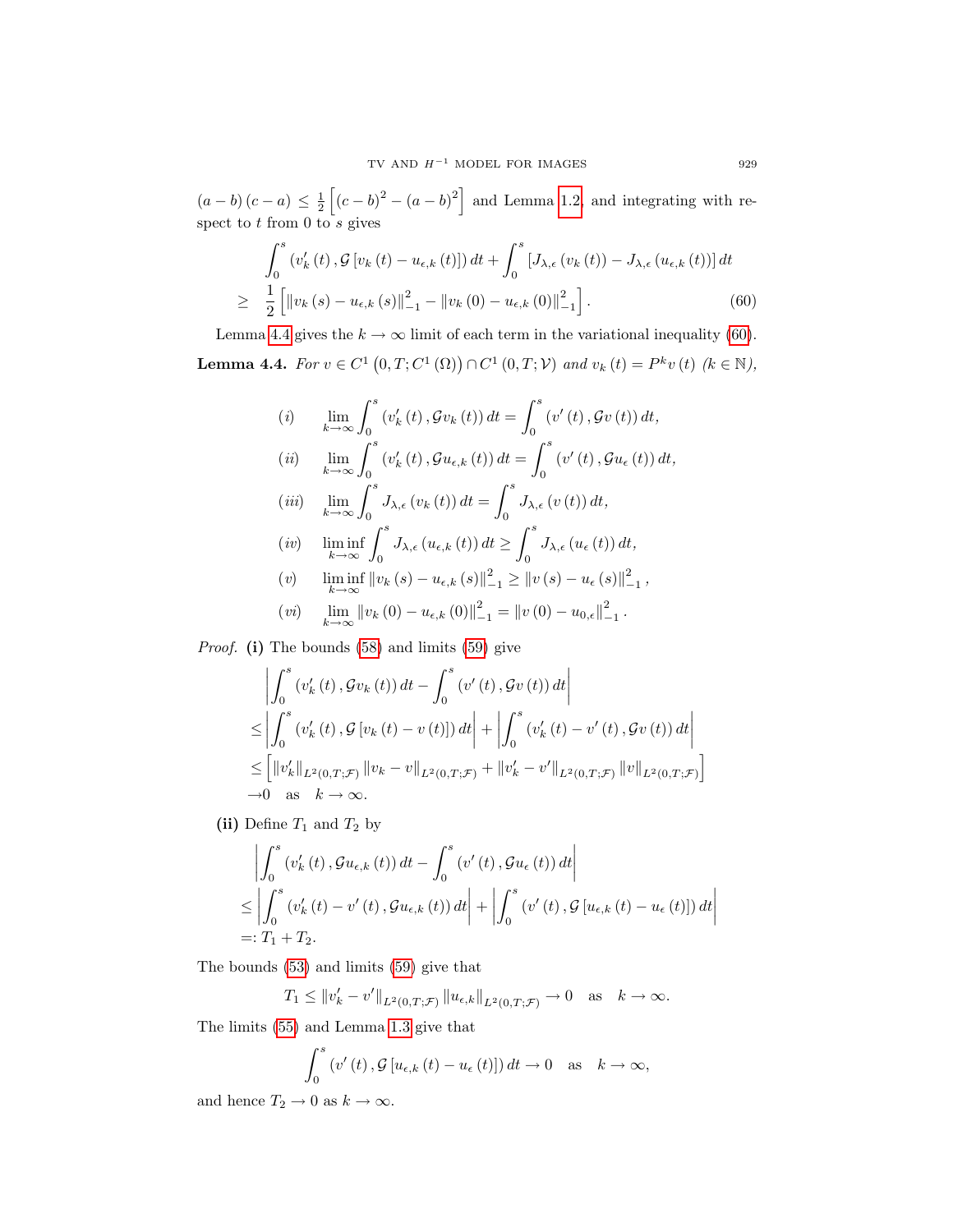(iii) The limits [\(59\)](#page-11-4) and Lemma [1.2](#page-3-2) give that

$$
\left| \int_{0}^{s} \left( \left| \nabla v_{k} \left( t \right) \right|_{\epsilon} - \left| \nabla v \left( t \right) \right|_{\epsilon}, 1 \right) dt \right| \leq \int_{0}^{s} \left( \left| \nabla \left[ v_{k} \left( t \right) - v \left( t \right) \right] \right|, 1 \right) dt
$$
  

$$
\leq \left| \Omega \right|^{\frac{1}{2}} T^{\frac{1}{2}} \left\| \nabla v_{k} - \nabla v \right\|_{L^{2}(\Omega_{T})} \to 0 \quad \text{as} \quad k \to \infty,
$$
  

$$
\left| \int_{0}^{s} \left( v_{k} \left( t \right) - v \left( t \right), \mathcal{G} f \right) dt \right| \leq T^{\frac{1}{2}} \left\| f \right\|_{-1} \left\| v_{k} - v \right\|_{L^{2}(0,T;\mathcal{F})} \to 0 \quad \text{as} \quad k \to \infty.
$$

By an analogous argument to that used to prove (i),

$$
\left| \int_0^s \left( v_k(t), \mathcal{G} v_k(t) \right) dt - \int_0^s \left( v(t), \mathcal{G} v(t) \right) dt \right| \to 0 \quad \text{as} \quad k \to \infty.
$$

(iv) Since  $J_{\lambda,\epsilon}(\cdot)$  is convex (see proof of Theorem [3.1\)](#page-5-6), the limits [\(55\)](#page-11-2) give that

$$
J_{\lambda,\epsilon}\left(u_{\epsilon}\left(t\right)\right)\leq \liminf_{k\to\infty}J_{\lambda,\epsilon}\left(u_{\epsilon,k}\left(t\right)\right),
$$

and using Fatou's lemma gives the result.

(v) Limits [\(43\)](#page-8-2) and [\(55\)](#page-11-2) and inequality [\(17\)](#page-3-5) give that for a.e.  $s \in [0, T]$ ,

$$
v_k(s) - u_{\epsilon,k}(s) \rightharpoonup v(s) - u_{\epsilon}(s)
$$
 in  $\mathcal{F}$  as  $k \to \infty$ ,

and using the lower semi-continuity of a norm with respect to weak convergence gives the result.

(vi) The limit [\(49\)](#page-10-1) and bounds [\(56\)](#page-11-5), [\(57\)](#page-11-6) yield

$$
|(v_k(0), Gv_k(0)) - (v(0), Gv(0))|
$$
  
\n
$$
\leq |(v_k(0), G[v_k(0) - v(0)])| + |(v_k(0) - v(0), Gv(0))|
$$
  
\n
$$
\leq (||v_k(0)||_{-1} + ||v(0)||_{-1}) ||v_k(0) - v(0)||_{-1}
$$
  
\n
$$
\leq 2 ||v(0)||_{-1} ||v_k(0) - v(0)||_{-1} \to 0 \text{ as } k \to \infty,
$$
  
\n
$$
|(v_k(0), G u_{\epsilon,k}(0)) - (v(0), G u_{0,\epsilon})|
$$
  
\n
$$
\leq |(v_k(0) - v(0), G u_{\epsilon,k}(0))| + |(v(0), G u_{\epsilon,k}(0) - G u_{0,\epsilon})|
$$
  
\n
$$
\leq ||u_{\epsilon,k}(0)||_{-1} ||v_k(0) - v(0)||_{-1} + ||v(0)||_{-1} ||u_{\epsilon,k}(0) - u_{0,\epsilon}||_{-1}
$$
  
\n
$$
\to 0 \text{ as } k \to \infty,
$$
  
\n
$$
||u_{\epsilon,k}(0)||_{-1}^{2} \to ||u_{0,\epsilon}||_{-1}^{2} \text{ as } k \to \infty.
$$

 $\Box$ 

By Lemma [4.4,](#page-12-0) passage to the limit  $k \to \infty$  of each term in the variational in-equality [\(60\)](#page-12-1) gives that  $u_{\epsilon}$  satisfies the variational inequality [\(31\)](#page-5-4) if  $v \in C^1(0,T;C^1)$  $(\Omega)$ ) ∩  $C^1(0,T; \mathcal{V})$ . Further,  $C^1(\Omega) \cap \mathcal{V}$  is dense in  $BV(\Omega) \cap \mathcal{F}$  with respect to strict convergence ([\[2\]](#page-18-1), p. 132) and  $C^1(0,T;BV(\Omega)) \cap C^1(0,T;\mathcal{F})$  is dense in  $L^1(0,T;BV(\Omega)) \cap C(0,T;\mathcal{F})$  with respect to norm convergence. It follows that  $C^{1}(0,T;C^{1}(\Omega))\cap C^{1}(0,T;V)$  is dense in  $L^{1}(0,T;BV(\Omega))\cap C(0,T;\mathcal{F})$ . Hence  $u_{\epsilon}$ satisfies the variational inequality [\(31\)](#page-5-4).

As in Feng and Prohl [\[7\]](#page-19-1), an argument of Lichnewsky and Temam [\[8\]](#page-19-5) is used to prove that  $u_{\epsilon}(0) = u_{0,\epsilon}$  and  $u_{\epsilon} \in C(0,T; \mathcal{F})$ . Indeed, for  $\delta > 0$ , the following initial value problem is considered:

$$
\delta u_{\epsilon,\delta}'\left(t\right) + u_{\epsilon,\delta}\left(t\right) = u_{\epsilon}\left(t\right) \quad \forall t \in (0,T), \qquad u_{\epsilon,\delta}\left(0\right) = u_{0,\epsilon}.
$$

This initial value problem is used because its unique solution  $u_{\epsilon,\delta}$  is known to belong to  $C(0,T; \mathcal{F})$ .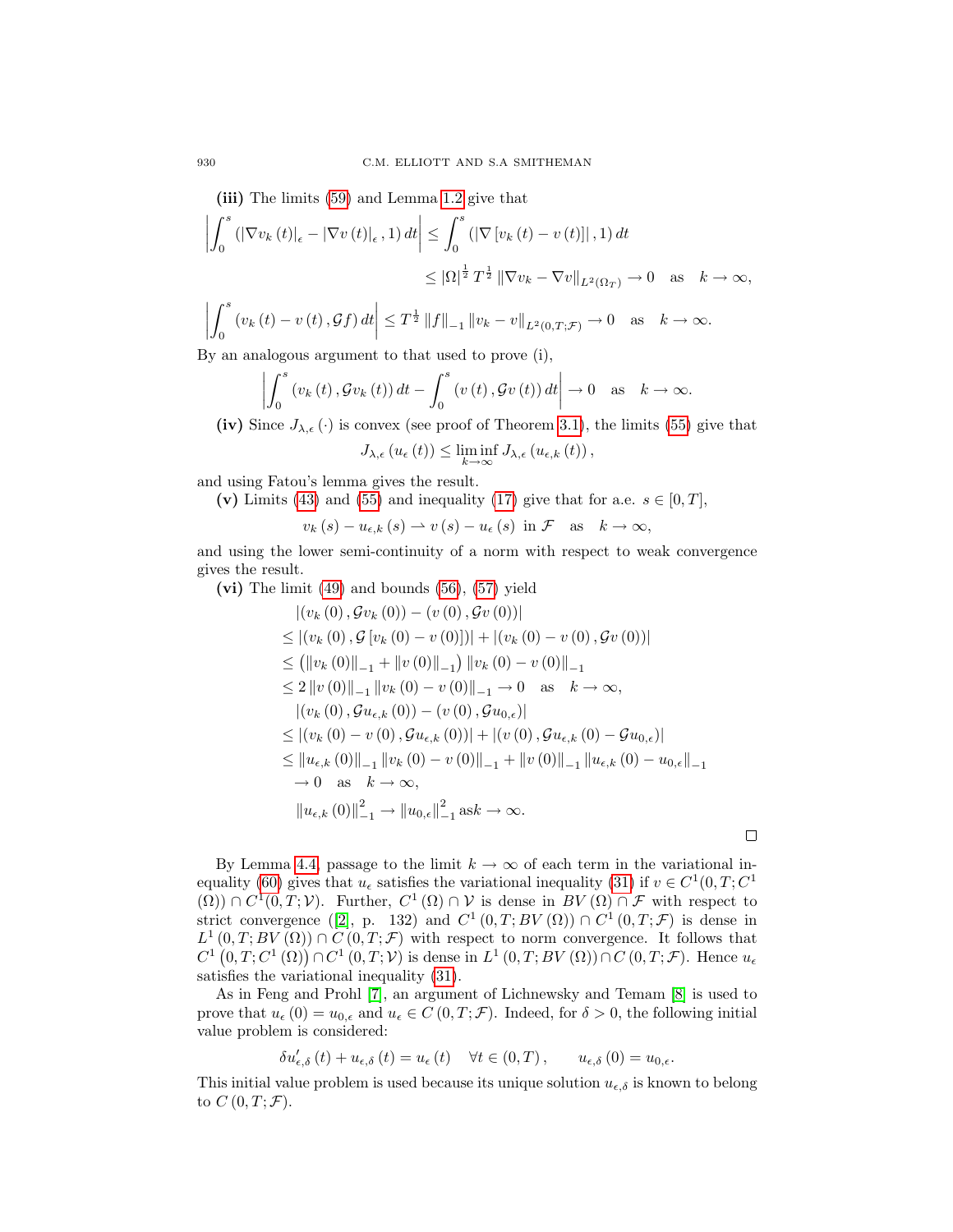Replacing v by  $u_{\epsilon,\delta}$  in the variational inequality [\(31\)](#page-5-4) gives that

$$
\frac{1}{2} \|u_{\epsilon,\delta}(s) - u_{\epsilon}(s)\|_{-1}^{2}
$$
\n
$$
\leq \int_{0}^{s} [J_{\lambda,\epsilon}(u_{\epsilon,\delta}(t)) dt - J_{\lambda,\epsilon}(u_{\epsilon}(t))] dt - \frac{1}{\delta} \int_{0}^{s} \|u_{\epsilon,\delta}(t) - u_{\epsilon}(t)\|_{-1}^{2} dt
$$
\n
$$
\leq \int_{0}^{s} [J_{\lambda,\epsilon}(u_{\epsilon,\delta}(t)) dt - J_{\lambda,\epsilon}(u_{\epsilon}(t))] dt
$$
\n
$$
= \int_{0}^{s} \int_{\Omega} [|\nabla u_{\epsilon,\delta}(t)|_{\epsilon} - |\nabla u_{\epsilon}(t)|_{\epsilon}] dx dt
$$
\n
$$
+ \frac{\lambda}{2} \int_{0}^{s} \left[ \|u_{\epsilon,\delta}(t) - f\|_{-1}^{2} - \|u_{\epsilon}(t) - f\|_{-1}^{2} \right] dt.
$$

It follows from Lemma [1.2](#page-3-2) that

$$
\left| \int_{0}^{s} \int_{\Omega} \left[ \left| \nabla u_{\epsilon,\delta} \left( t \right) \right|_{\epsilon} - \left| \nabla u_{\epsilon} \left( t \right) \right|_{\epsilon} \right] dx dt \right| \leq \int_{0}^{T} \int_{\Omega} \left| \nabla \left[ u_{\epsilon,\delta} \left( t \right) - u_{\epsilon} \left( t \right) \right] \right| dx dt
$$
  
\$\leq\$  $\left\| u_{\epsilon,\delta} - u_{\epsilon} \right\|_{L^{1}(0,T;BV(\Omega))}.$ 

Since  $(a-c)^{2} - (b-c)^{2} = (a-b)(a+b-2c)$ ,

$$
\begin{split}\n&\left|\int_{0}^{s} \left[\left\|u_{\epsilon,\delta}\left(t\right)-f\right\|_{-1}^{2}-\left\|u_{\epsilon}\left(t\right)-f\right\|_{-1}^{2}\right]dt\right| \\
&=\left|\int_{0}^{s} \left(\nabla \mathcal{G}\left[u_{\epsilon,\delta}\left(t\right)-u_{\epsilon}\left(t\right)\right], \nabla \mathcal{G}\left[u_{\epsilon,\delta}\left(t\right)+u_{\epsilon}\left(t\right)-2f\right]\right)dt\right| \\
&\leq\left\|u_{\epsilon,\delta}-u_{\epsilon}\right\|_{L^{2}(0,T;\mathcal{F})}\left\|u_{\epsilon,\delta}+u_{\epsilon}-2f\right\|_{L^{2}(0,T;\mathcal{F})} \\
&\leq\left\|u_{\epsilon,\delta}-u_{\epsilon}\right\|_{L^{2}(0,T;\mathcal{F})}\left(\left\|u_{\epsilon,\delta}-u_{\epsilon}\right\|_{L^{2}(0,T;\mathcal{F})}+2\left\|u_{\epsilon}-f\right\|_{L^{2}(0,T;\mathcal{F})}\right).\n\end{split}
$$

As in [\[7\]](#page-19-1) and [\[8\]](#page-19-5),

$$
u_{\epsilon,\delta} \to u_{\epsilon}
$$
 in  $L^2(0,T; \mathcal{F}) \cap L^1(0,T; BV(\Omega))$  as  $\delta \downarrow 0$ .

It follows that

$$
||u_{\epsilon,\delta} - u_{\epsilon}||_{C(0,T;\mathcal{F})} = \sup_{s \in [0,T]} ||u_{\epsilon,\delta}(s) - u_{\epsilon}(s)||_{-1} \to 0 \quad \text{as} \quad \delta \downarrow 0,
$$

which yields

$$
u_{\epsilon} \in C(0,T; \mathcal{F}), \qquad u_{\epsilon}(0) = u_{0,\epsilon} \text{ in } \mathcal{F}.
$$

<span id="page-14-0"></span>4.7. Proof of stability estimate [\(36\)](#page-7-1). As in Feng and Prohl [\[7\]](#page-19-1), an argument of Lichnewsky and Temam [\[8\]](#page-19-5) is used to prove the stability estimate [\(36\)](#page-7-1). Indeed, let  $u_{\epsilon,i}$   $(i = 1, 2)$  be weak solutions of  $(\mathbf{P}^{\epsilon})$  for data  $u_{0,\epsilon,i}, f_i$ . The function  $u_{\epsilon} \in$  $C(0,T; \mathcal{F})$  is defined by

$$
u_{\epsilon}(t) := \frac{u_{\epsilon,1}(t) + u_{\epsilon,2}(t)}{2} \quad \forall t \in [0,T) \qquad \left(\Rightarrow u_{\epsilon}(0) = \frac{u_{0,\epsilon,1} + u_{0,\epsilon,2}}{2}\right).
$$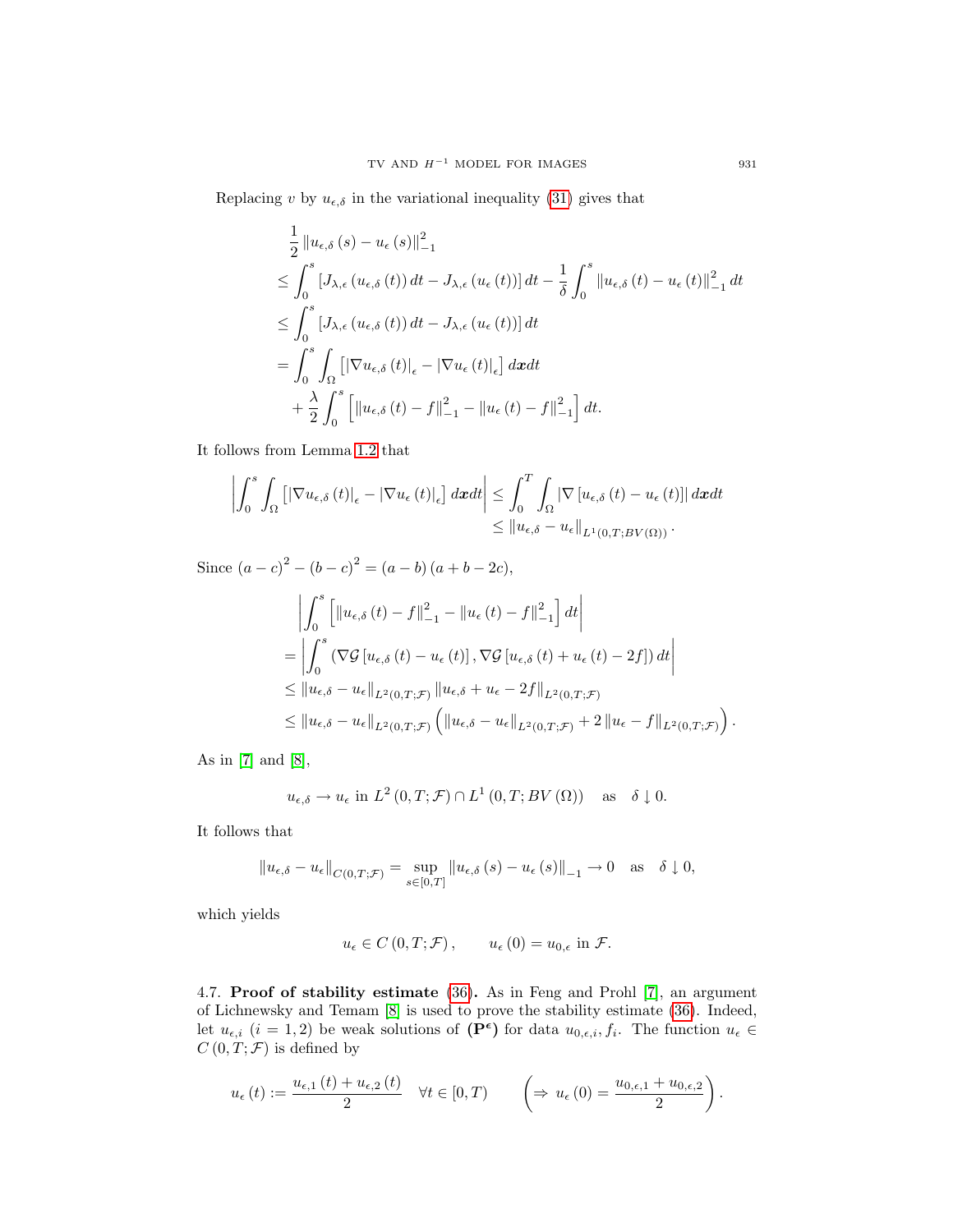<span id="page-15-1"></span>Adding the inequalities [\(31\)](#page-5-4) for  $i = 1, 2$  gives that

$$
2\int_{0}^{s} (v'(t), \mathcal{G}[v(t) - u_{\epsilon}(t)]) dt + \int_{0}^{s} [2J_{0,\epsilon}(v(t)) dt - J_{0,\epsilon}(u_{\epsilon,1}(t)) - J_{0,\epsilon}(u_{\epsilon,2}(t))] dt + \frac{\lambda}{2} \int_{0}^{s} [||v(t) - f_{1}||_{-1}^{2} + ||v(t) - f_{2}||_{-1}^{2} - ||u_{\epsilon,1}(t) - f_{1}||_{-1}^{2} - ||u_{\epsilon,2}(t) - f_{2}||_{-1}^{2}] dt \geq \frac{1}{2} [||v(s) - u_{\epsilon,1}(s)||_{-1}^{2} + ||v(s) - u_{\epsilon,2}(s)||_{-1}^{2} - ||v(0) - u_{0,\epsilon,1}||_{-1}^{2} - ||v(0) - u_{0,\epsilon,2}||_{-1}^{2}].
$$
\n
$$
(61)
$$

For  $\delta > 0$ ,  $u_{\epsilon,\delta} \in C(0,T;\mathcal{F})$  is taken to be the solution of the initial value problem

$$
\delta u'_{\epsilon,\delta}(t) + u_{\epsilon,\delta}(t) = u_{\epsilon}(t) \quad \forall t \in (0,T), \qquad u_{\epsilon,\delta}(0) = u_{\epsilon}(0).
$$

Replacing v by  $u_{\epsilon,\delta}$  in inequality [\(61\)](#page-15-1) yields

<span id="page-15-2"></span>
$$
\int_{0}^{3} \left[2J_{0,\epsilon} \left(u_{\epsilon,\delta}\left(t\right)\right) - J_{0,\epsilon} \left(u_{\epsilon,1}\left(t\right)\right) - J_{0,\epsilon} \left(u_{\epsilon,2}\left(t\right)\right)\right] dt
$$
\n
$$
+ \frac{\lambda}{2} \int_{0}^{s} \left[ \left\|u_{\epsilon,\delta}\left(t\right) - f_{1}\right\|_{-1}^{2} + \left\|u_{\epsilon,\delta}\left(t\right) - f_{2}\right\|_{-1}^{2} - \left\|u_{\epsilon,1}\left(t\right) - f_{1}\right\|_{-1}^{2} - \left\|u_{\epsilon,2}\left(t\right) - f_{2}\right\|_{-1}^{2} \right] dt
$$
\n
$$
\geq \frac{1}{2} \left[ \left\|u_{\epsilon,\delta}\left(s\right) - u_{\epsilon,1}\left(s\right)\right\|_{-1}^{2} + \left\|u_{\epsilon,\delta}\left(s\right) - u_{\epsilon,2}\left(s\right)\right\|_{-1}^{2} - \frac{1}{4} \left\|u_{0,\epsilon,2} - u_{0,\epsilon,1}\right\|_{-1}^{2} \right].
$$
\n(62)

As in Section [4.6,](#page-11-0)

 $\overline{a}$ 

 $u_{\epsilon,\delta} \to u_{\epsilon}$  in  $L^2(0,T;\mathcal{F}) \cap L^1(0,T;BV(\Omega))$  and  $u_{\epsilon,\delta}(s) \to u_{\epsilon}(s)$  in  $\mathcal{F}$  as  $\delta \downarrow 0$ . The convexity of  $J_{0,\epsilon}$  ([\[1\]](#page-18-5), Theorem 2.4) implies that

$$
2J_{0,\epsilon}(u_{\epsilon}(t)) \leq J_{0,\epsilon}(u_{\epsilon,1}(t)) + J_{0,\epsilon}(u_{\epsilon,2}(t)).
$$

Letting  $\delta \downarrow 0$  in inequality [\(62\)](#page-15-2) and using

$$
\left(\frac{a+b}{2} - c\right)^2 + \left(\frac{a+b}{2} - d\right)^2 - (a-c)^2 - (b-d)^2 \le \frac{1}{2}(d-c)^2 \ \forall a, b, c, d \in \mathbb{R}
$$
\n(63)

yields

$$
||u_{\epsilon,2}(s) - u_{\epsilon,1}(s)||_{-1}^{2} \leq \lambda s ||f_{2} - f_{1}||_{-1}^{2} + ||u_{0,\epsilon,2} - u_{0,\epsilon,1}||_{-1}^{2}.
$$

<span id="page-15-0"></span>4.8. Proof of existence of a weak solution of (P). For  $\epsilon > 0$ , take  $u_{\epsilon}$  to be the weak solution of  $(P^{\epsilon})$  with

<span id="page-15-3"></span>
$$
u_{0,\epsilon} = u_0. \tag{64}
$$

It follows from the bounds [\(53\)](#page-10-5), [\(54\)](#page-11-1) that there exists  $C \equiv C(u_0, f, \lambda, T, \epsilon, \Omega)$ , which remains bounded as  $\epsilon \downarrow 0$ , such that

$$
||u_{\epsilon}||_{L^{\infty}(0,T;\mathcal{F})}, ||u'_{\epsilon}||_{L^{2}(0,T;\mathcal{F})}, ||u_{\epsilon}||_{L^{\infty}(0,T;BV(\Omega))} \leq C.
$$
 (65)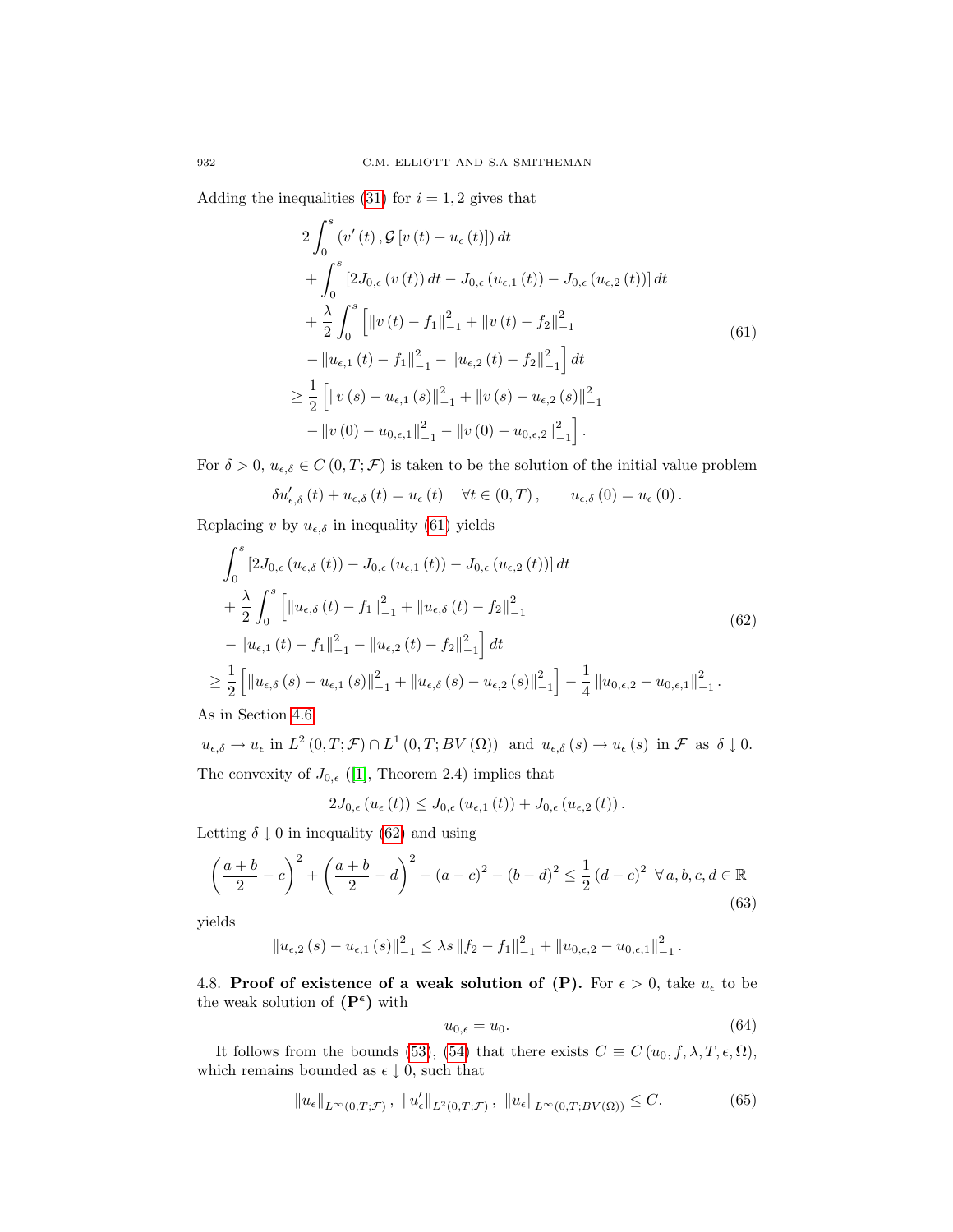Hence there exist a subsequence of  $\{u_{\epsilon}\}_{{\epsilon}>0}$ , still denoted by  $\{u_{\epsilon}\}_{{\epsilon}>0}$ , and  $u \in$  $L^{\infty}(0,T;BV(\Omega)) \cap L^{\infty}(0,T;\mathcal{F})$  such that  $u' \in L^2(0,T;\mathcal{F})$  and as  $\epsilon \downarrow 0$ ,

$$
u_{\epsilon} \rightharpoonup u \text{ in } L^{2}(0, s; \mathcal{F}) \ \forall s \in (0, T],
$$
  
\n
$$
u_{\epsilon}(s) \rightharpoonup u(s) \text{ in } \mathcal{F}
$$
  
\n
$$
u_{\epsilon}(s) \rightharpoonup u(s) \in BV(\Omega) \text{ in } L^{1}(\Omega) \}
$$
  
\nfor a.e.  $s \in [0, T].$  (66)

<span id="page-16-2"></span>In Section [4.6,](#page-11-0) Lemma [4.4](#page-12-0) was used to pass to the limit  $k \to \infty$  in the variational inequality [\(60\)](#page-12-1) (a corollary of the Galerkin problem [\(48\)](#page-9-1)), yielding the variational inequality  $(31)$ . For v in a dense subspace of the test space in inequality  $(31)$  and suitably chosen  $v_k$ , Lemma [4.4](#page-12-0) identified the  $k \to \infty$  limit of each term in the variational inequality [\(60\)](#page-12-1) as being (up to inequality) the corresponding term in the variational inequality [\(31\)](#page-5-4). Analogously, Lemma [4.5](#page-16-1) below identifies the  $\epsilon \downarrow 0$ limit of each term in the variational inequality [\(31\)](#page-5-4) as being (up to inequality) the corresponding term in the variational inequality [\(30\)](#page-5-5).

By the same density argument as that in Section [4.6,](#page-11-0) it is sufficient to consider  $v \in C^{1}(0, T; C^{1}(\Omega)) \cap C^{1}(0, T; V).$ 

<span id="page-16-1"></span>**Lemma 4.5.** For any  $v \in C^1(0,T;C^1(\Omega)) \cap C^1(0,T;V)$ ,

(i) 
$$
\lim_{\epsilon \downarrow 0} \int_0^s (v'(t), Gu_\epsilon(t)) dt = \int_0^s (v'(t), Gu(t)) dt,
$$
  
\n(ii) 
$$
\lim_{\epsilon \downarrow 0} \int_0^s J_{\lambda, \epsilon}(v(t)) dt = \int_0^s J_{\lambda}(v(t)) dt,
$$
  
\n(iii) 
$$
\liminf_{\epsilon \downarrow 0} \int_0^s J_{\lambda, \epsilon}(u_\epsilon(t)) dt \ge \int_0^s J_{\lambda}(u(t)) dt,
$$
  
\n(iv) 
$$
\liminf_{\epsilon \downarrow 0} ||v(s) - u_\epsilon(s)||_{-1}^2 \ge ||v(s) - u(s)||_{-1}^2,
$$
  
\n(v) 
$$
\lim_{\epsilon \downarrow 0} ||v(0) - u_{0,\epsilon}||_{-1}^2 = ||v(0) - u_0||_{-1}^2.
$$

*Proof.* The proofs of  $(i)$  and  $(iv)$  are analogous to (and simpler than, since it is not necessary to pass to the limit of  ${v_k}_{k\in\mathbb{N}}$  those of parts (ii) and (v) of Lemma [4.4](#page-12-0) given in Section [4.6.](#page-11-0)

(ii) follows from  $||p|_{\epsilon} - |p|| \leq \epsilon$ :

$$
\left| \int_{0}^{s} \left( \left| \nabla v \left( t \right) \right|_{\epsilon} - \left| \nabla v \left( t \right) \right|, 1 \right) dt \right| \leq \epsilon T \left| \Omega \right| \to 0 \quad \text{as } \epsilon \downarrow 0.
$$

The proof of (iii) is similar to that of part (iv) of Lemma [4.4](#page-12-0) given in Section [4.6:](#page-11-0) the convexity of  $J_\lambda(\cdot)$  (see proof of Theorem [3.1\)](#page-5-6), the inequality  $J_\lambda(\cdot) \leq J_{\lambda,\epsilon}(\cdot)$ and the limits [\(66\)](#page-16-2) yielding

$$
J_{\lambda}(u(t)) \leq \liminf_{\epsilon \downarrow 0} J_{\lambda}(u_{\epsilon}(t)) \leq \liminf_{\epsilon \downarrow 0} J_{\lambda,\epsilon}(u_{\epsilon}(t)).
$$

(v) follows from the initial condition [\(64\)](#page-15-3).

 $\Box$ 

#### <span id="page-16-0"></span>5. Convergence of weak solutions to minimizers of energies.

#### <span id="page-16-3"></span>5.1. Statement of result.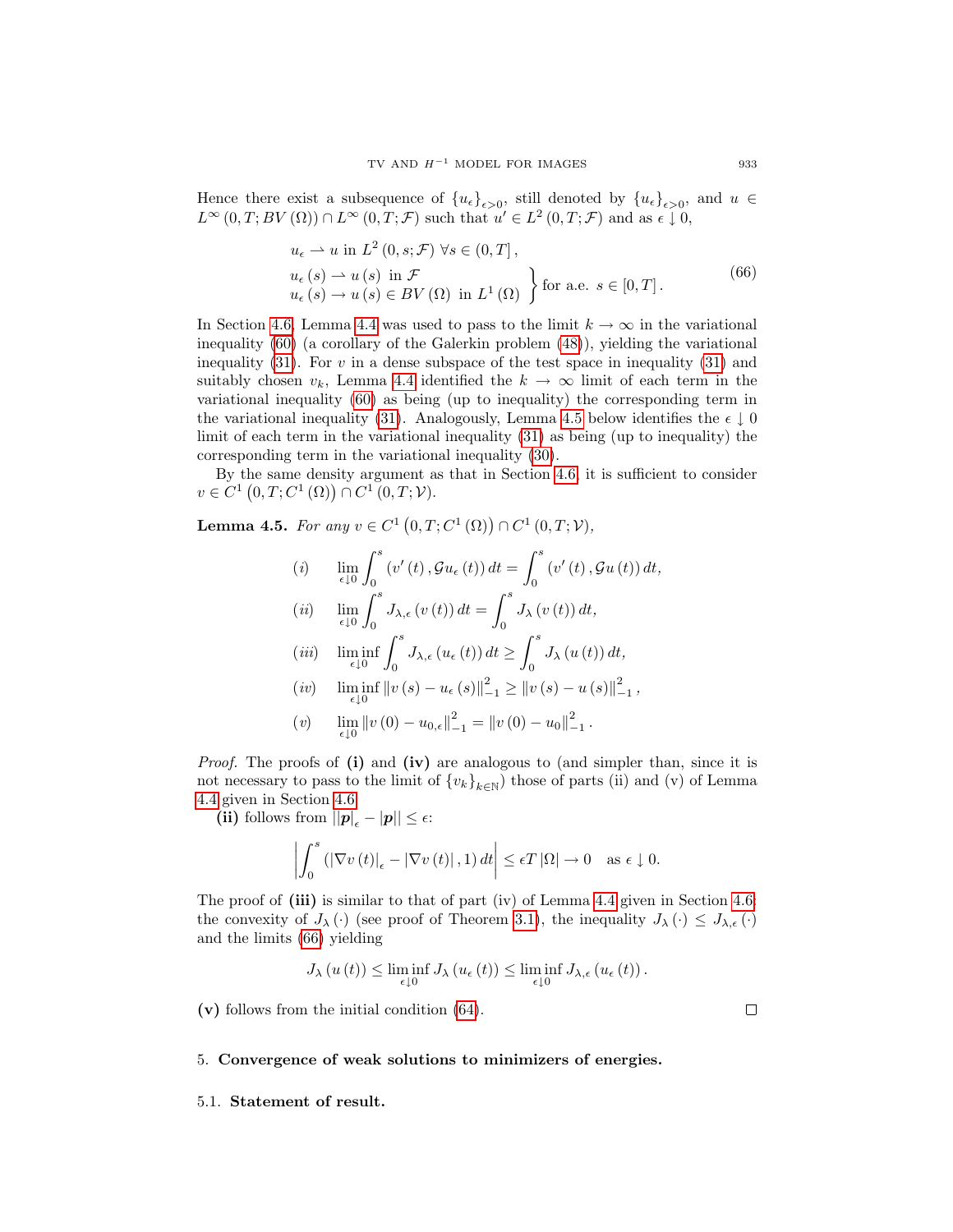**Theorem 5.1** (c.f. [\[6\]](#page-18-3), Theorem 2.2). Let  $2 \leq d \leq 3$ ,  $u_0, u_{0,\epsilon} \in BV(\Omega) \cap \mathcal{F}$ ,  $f \in \mathcal{F}$  and  $\overline{u}, \overline{u}_{\epsilon}$  be the minimizers of  $J_{\lambda}(\cdot), J_{\lambda,\epsilon}(\cdot)$ . The weak solutions  $u, u_{\epsilon}$  of  $(P), (P^{\epsilon})$  satisfy

<span id="page-17-4"></span>
$$
\forall p \in \left[1, \frac{d}{d-1}\right), \qquad u(t) \underset{L^p(\Omega)}{\to} \overline{u} \quad and \quad u_{\epsilon}(t) \underset{L^p(\Omega)}{\to} \overline{u}_{\epsilon} \quad as \quad t \to \infty. \tag{67}
$$

## 5.2. Technical Lemma.

**Lemma 5.2.** Let  $u_0, u_{0,\epsilon} \in BV(\Omega) \cap \mathcal{F}$  and  $f \in \mathcal{F}$ . Then for all  $s_0 \in (0,T)$ , the weak solutions u,  $u_{\epsilon}$  of  $(P)$ ,  $(P^{\epsilon})$  satisfy

$$
\int_{s_0}^{s} \langle u'(t), \mathcal{G}[w(t) - u(t)] \rangle dt + \int_{s_0}^{s} [J_{\lambda}(w(t)) - J_{\lambda}(u(t))] dt \ge 0
$$
  

$$
\forall w \in L^1(0, T; BV(\Omega)) \cap L^2(0, T; \mathcal{F}), s \in [s_0, T]; \quad (68)
$$

$$
\int_{s_0}^{s} \langle u'_{\epsilon}(t), \mathcal{G}[w(t) - u_{\epsilon}(t)] \rangle dt + \int_{s_0}^{s} [J_{\lambda, \epsilon}(w(t)) - J_{\lambda, \epsilon}(u_{\epsilon}(t))] dt \ge 0
$$
  

$$
\forall w \in L^1(0, T; BV(\Omega)) \cap L^2(0, T; \mathcal{F}), s \in [s_0, T].
$$
 (69)

Hence u,  $u_{\epsilon}$  satisfy

$$
\langle u'(t), \mathcal{G}[w - u(t)] \rangle + J_{\lambda}(w) - J_{\lambda}(u(t)) \ge 0
$$
  
 
$$
\forall w \in BV(\Omega) \cap \mathcal{F} \text{ and a.e. } t \in (s_0, T),
$$
 (70)

$$
\langle u_{\epsilon}'(t), \mathcal{G}[w - u_{\epsilon}(t)] \rangle + J_{\lambda, \epsilon}(w) - J_{\lambda, \epsilon}(u_{\epsilon}(t)) \ge 0
$$
  

$$
\forall w \in BV(\Omega) \cap \mathcal{F} \text{ and a.e. } t \in (s_0, T). \tag{71}
$$

*Proof.* The inequalities  $(68)$  and  $(70)$  are proved (the inequalities  $(69)$  and  $(71)$ ) can be proved analogously). Choose  $s_0 \in (0,T)$ , and take  $w \in L^1(0,T;BV(\Omega)) \cap$  $L^2(0,T;\mathcal{F})$ . The inequality [\(68\)](#page-17-0) follows from taking  $s \in [s_0,T]$  and

<span id="page-17-3"></span><span id="page-17-2"></span><span id="page-17-1"></span><span id="page-17-0"></span>
$$
v(t) = \begin{cases} u(t) & \text{for } t \in [0, s_0] \\ w(t) & \text{for } t \in (s_0, s], \end{cases}
$$

in inequality [\(28\)](#page-5-1). The inequality [\(70\)](#page-17-1) follows from inequality [\(68\)](#page-17-0) by the Lebesgue differentiation theorem (see [\[2\]](#page-18-1)).  $\Box$ 

5.3. Proof of Theorem [5.1.](#page-16-3) The proof of the result for  $(P)$  is given (the result for  $(\mathbf{P}^{\epsilon})$  can be proved analogously). Choose  $s_0 > 0$  such that  $u(s_0) \in BV(\Omega) \cap \mathcal{F}$ . Taking  $w(t) = u(t - \tau)$  for  $0 < \tau < s_0$  in inequality [\(68\)](#page-17-0) with  $s = T$ , dividing the resulting inequality by  $-\tau$  and passing to the limit  $\tau \downarrow 0$  yields

$$
\int_{s_0}^{T} ||u'(t)||_{-1}^{2} dt + J_{\lambda} (u(T)) \leq J_{\lambda} (u(s_0)) < \infty \quad \forall T \in [s_0, \infty).
$$

Hence there exists a sequence  $\{t_j\}_{j\in\mathbb{N}}$  and a constant  $C \equiv C(\Omega)$  such that  $t_j \to \infty$ as  $j \to \infty$  and

$$
||u'(t_j)||_{-1} \to 0
$$
 as  $j \to \infty$  and  $||u(t_j)||_{BV(\Omega)}$ ,  $||u(t_j)||_{-1} \leq C \quad \forall j \in \mathbb{N}$ .

It follows that there exists  $\hat{u} \in BV(\Omega) \cap \mathcal{F}$  and a subsequence of  $\{u(t_j)\}_{j \in \mathbb{N}}$  (still denoted by  $\{u(t_j)\}_{j\in\mathbb{N}}$ ) such that

$$
u(t_j) \underset{BV-w^*}{\xrightarrow{\ast}} \hat{u}, \qquad u(t_j) \underset{\mathcal{F}}{\xrightarrow{\ast}} \hat{u}, \qquad u(t_j) \underset{L^1(\Omega)}{\rightarrow} \hat{u} \qquad \text{as} \qquad j \to \infty;
$$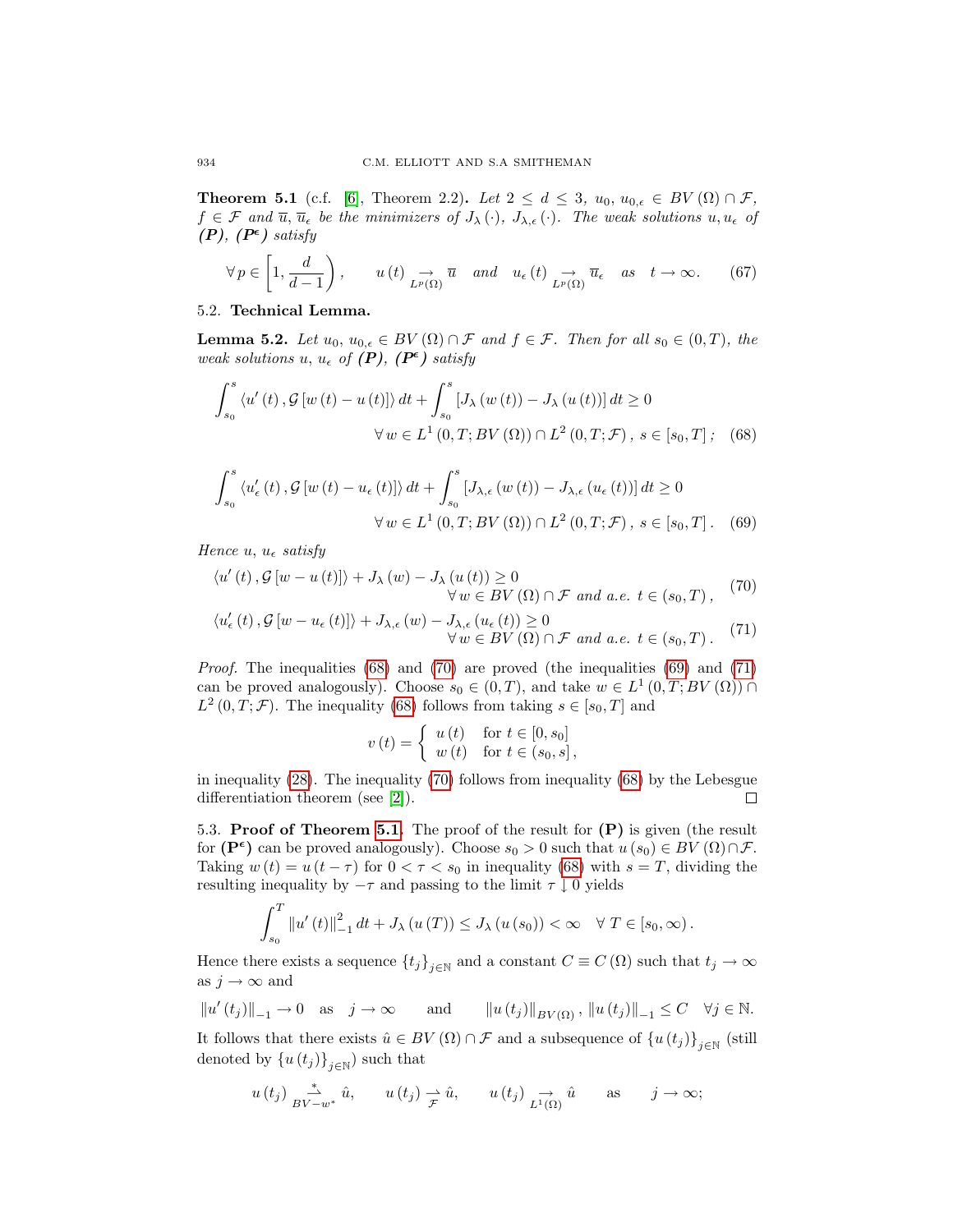(see [\[2\]](#page-18-1), p. 125). Taking  $t = t_i$  in [\(70\)](#page-17-1), letting  $j \to \infty$  and using the convexity of  $J_{\lambda}(\cdot)$  (see proof of Theorem [3.1\)](#page-5-6) gives that

$$
J_{\lambda}(w) \ge \liminf_{j \to \infty} J_{\lambda}(u(t_j)) \ge J_{\lambda}(\hat{u}) \quad \forall w \in BV(\Omega) \cap \mathcal{F}.
$$

The uniqueness of the solution of the minimization problem implies that  $\hat{u} = \overline{u}$  and that the whole sequence  $\{u(t)\}_{t>0}$  satisfies the limit in [\(67\)](#page-17-4).

<span id="page-18-2"></span>6. Rate of convergence of  $u_{\epsilon}$  to u as  $\epsilon \downarrow 0$ . It follows from the proof of the existence of a weak solution to (P) given in Section [4.8](#page-15-0) that if  $u_{0,\epsilon} = u_0$  for  $\epsilon > 0$ and  $f \in \mathcal{F}$ , then the weak solutions  $u, \{u_{\epsilon}\}_{{\epsilon} > 0}$  of  $(\mathbf{P})$ ,  $(\mathbf{P}^{\epsilon})$  for data  $u_0$  and  $f$ ,  ${u_{0,\epsilon}}_{\epsilon>0}$  and f satisfy

$$
u_{\epsilon} \stackrel{\star}{\rightharpoonup} u
$$
 in  $L^{\infty}(0,T; \mathcal{F})$  as  $\epsilon \downarrow 0$ .

We prove Theorem [6.1](#page-18-7) concerning the rate of this convergence.

<span id="page-18-7"></span>**Theorem 6.1** (c.f. [\[6\]](#page-18-3), Theorem 3.1). Suppose that  $2 \le d \le 3$ ,  $u_0 \in BV(\Omega) \cap \mathcal{F}$ ,  ${u_{0,\epsilon}}_{\epsilon>0} \subset BV(\Omega) \cap \mathcal{F}$  and  $f \in \mathcal{F}$ . Let  $u, \{u_{\epsilon}\}_{\epsilon>0}$  be the weak solutions of  $(P)$ ,  $(P^{\epsilon})$  for data  $u_0$  and f,  $\{u_{0,\epsilon}\}_{\epsilon>0}$  and f. Then

$$
||u - u_{\epsilon}||_{C(0,T;\mathcal{F})} \le ||u_0 - u_{0,\epsilon}||_{-1} + 2\sqrt{\epsilon T |\Omega|}.
$$

Hence, if  $u_{0,\epsilon} = u_0$  for  $\epsilon > 0$ ,

 $u_{\epsilon} \to u \quad in \quad C(0,T; \mathcal{F}) \quad as \quad \epsilon \downarrow 0.$ 

*Proof.* The inequality  $||\mathbf{p}||_{\epsilon} - |\mathbf{p}|| \leq \epsilon$  gives that  $|J_{\lambda,\epsilon}(\cdot) - J_{\lambda}(\cdot)| \leq \epsilon |\Omega|$ . Hence taking  $v = u$  in the inequality [\(29\)](#page-5-2) for  $(\mathbf{P}^{\epsilon})$  and  $v = u_{\epsilon}$  in the inequality [\(28\)](#page-5-1) for (P) and adding the resulting inequalities gives the desired result. □

7. Conclusions. Functional analytic techniques have been used to show the existence of a unique suitably defined weak solution to partial differential equation arising from the  $H^{-1}$  gradient flow of the energy consisting of TV regularization plus  $H^{-1}$  fidelity. A regularized version of the energy was considered, which gave rise to a regularized partial differential equation. The existence of a unique weak solution to this regularized problem was used to show the existence of a unique weak solution to the original problem. The convergence of each weak solution to the minimizer of the corresponding energy as time  $t \to \infty$  was established. Further, a result for the rate of convergence of the weak solution of the regularized problem to that of the original one as the regularization parameter  $\epsilon \downarrow 0$  was established.

#### **REFERENCES**

- <span id="page-18-5"></span>[1] R. Acar and C.R. Vogel, Analysis of bounded variation penalty methods for ill-posed problems, Inverse Problems, 10 (1994), 1217–1229.
- <span id="page-18-1"></span>[2] L. Ambrosio, N. Fusco and D. Pallara, "Functions of Bounded Variation and Free Discontinuity Problems," OUP, Oxford, 2000.
- <span id="page-18-6"></span>[3] A. Chambolle and P-L. Lions, *Image Recovery via total variation minimization and related* problems, Numer. Math., 76 (1997), 167–188.
- <span id="page-18-0"></span>[4] C.M. Elliott, D. French and F. Milner, A second order splitting method for the Cahn-Hilliard equation, Numer. Math., 54 (1989), 575–590.
- <span id="page-18-4"></span>[5] Charles M. Elliott and Andro Mikelić, Existence for the Cahn-Hilliard phase separation model with a nondifferentiable energy, Ann. Mat. Pura Appl., 158 (1991), 181–203.
- <span id="page-18-3"></span>[6] X. Feng, M. von Oehsen and A. Prohl, Rate of convergence of regularization procedures and finite element approximations for the total variation flow, Numer. Math., 100 (2005), 441– 456.